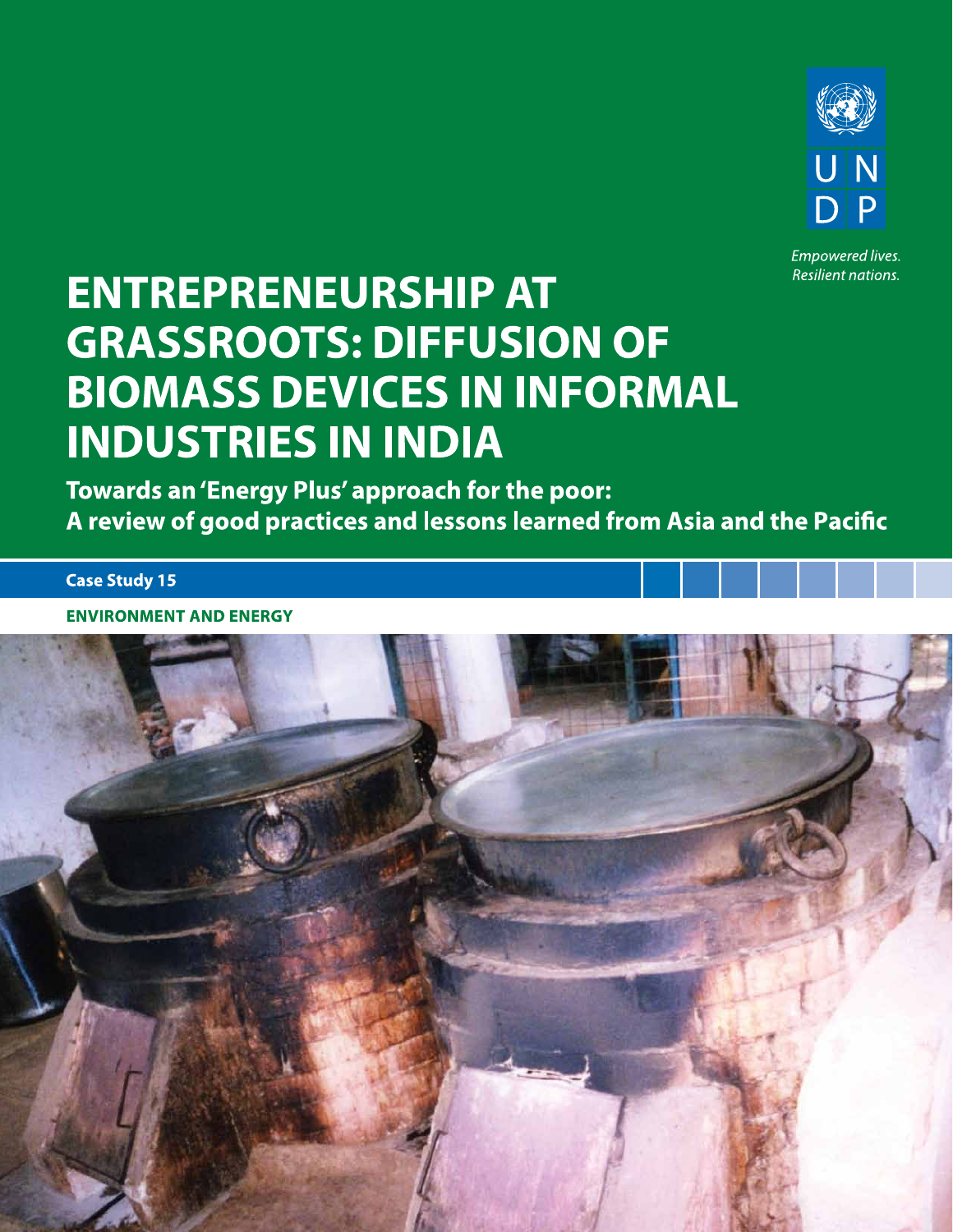*We would like to take this opportunity to recognize the partners who have made financial and other contributions to the energy sector project described in this report. These include Technology Informatics Design Endeavour (TIDE), the India-Canada Environment Facility (ICEF), the Swiss Agency for Development and Cooperation (SDC), the Department of Science and Technology (Government of India), the Global Environment Facility (GEF), the ETC Foundation and the Deshpande Foundation.* 



 "UNDP partners with people at all levels of society to help build nations that can withstand crisis, and drive and sustain the kind of growth that improves the quality of life for everyone. On the ground in 177 countries and territories, we offer global perspective and local insight to help empower lives and build resilient nations."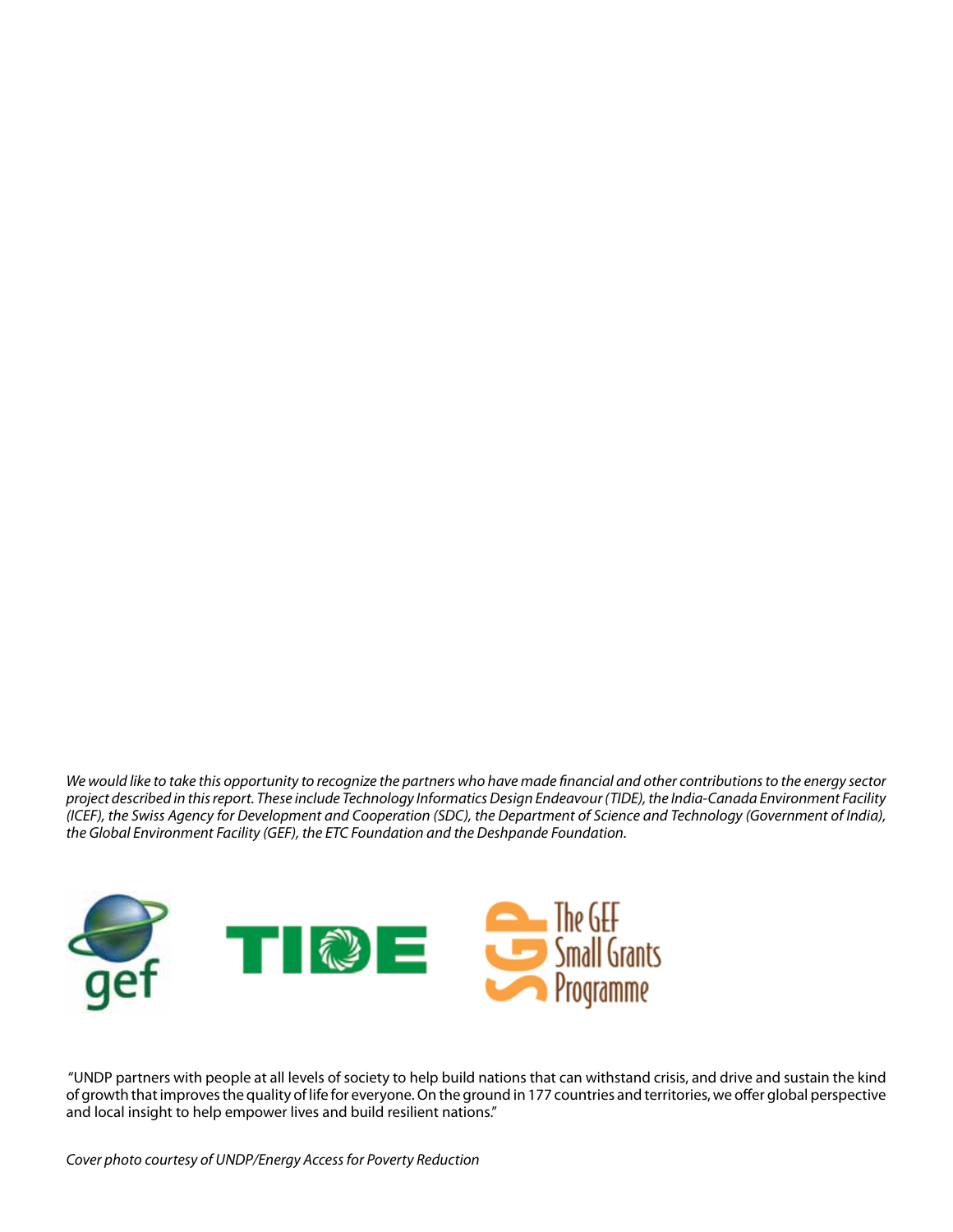# **Contents**

| <b>Acronyms</b><br><b>Synopsis</b><br><b>Acknowledgements</b> |                                 |                                                                                                                                                                                                                                              |                                |  |  |  |                |  |   |
|---------------------------------------------------------------|---------------------------------|----------------------------------------------------------------------------------------------------------------------------------------------------------------------------------------------------------------------------------------------|--------------------------------|--|--|--|----------------|--|---|
|                                                               |                                 |                                                                                                                                                                                                                                              |                                |  |  |  | <b>Preface</b> |  | v |
|                                                               |                                 |                                                                                                                                                                                                                                              |                                |  |  |  | 1. Background  |  |   |
|                                                               | 1.1<br>1.2                      | The energy sector in India<br>Biomass energy use in informal industries: issues and challenges                                                                                                                                               | 1<br>$\overline{2}$            |  |  |  |                |  |   |
|                                                               |                                 | 2. Overview: Technology Informatics Design Endeavour (TIDE)                                                                                                                                                                                  | $\overline{\mathbf{2}}$        |  |  |  |                |  |   |
|                                                               |                                 | 3. Implementation strategy                                                                                                                                                                                                                   | 4                              |  |  |  |                |  |   |
|                                                               | 3.1<br>3.2<br>3.3<br>3.4<br>3.5 | Phase I – survey and participatory technology development (PTD)<br>Phase II - implementation<br>Financing mechanisms<br>Local participation<br>Capacity development                                                                          | 4<br>5<br>6<br>6<br>7          |  |  |  |                |  |   |
|                                                               | 4. Impacts                      |                                                                                                                                                                                                                                              | 8                              |  |  |  |                |  |   |
|                                                               | 4.1<br>4.2<br>4.4<br>4.5<br>4.6 | Implementation to date<br>Improved income and livelihoods (MDG 1)<br>4.3 Gender equality and women's empowerment (MDG 3)<br>Environmental sustainability (MDG 7)<br>Developing partnerships and linkages (MDG 8)<br><b>Expansion impacts</b> | 8<br>9<br>10<br>11<br>11<br>12 |  |  |  |                |  |   |
|                                                               |                                 | 5. Project sustainability - challenges and solutions                                                                                                                                                                                         | 12                             |  |  |  |                |  |   |
|                                                               |                                 | 6. Lessons learned and good practices in expanding energy services for the poor                                                                                                                                                              | 13                             |  |  |  |                |  |   |
|                                                               | 6.1<br>6.2<br>6.3               | Support for entrepreneurs developing their own businesses<br>Building on partners' comparative advantages<br>Capitalizing on government support                                                                                              | 13<br>14<br>14                 |  |  |  |                |  |   |
|                                                               | 7. Conclusions                  |                                                                                                                                                                                                                                              |                                |  |  |  |                |  |   |
|                                                               | <b>References</b>               |                                                                                                                                                                                                                                              | 15                             |  |  |  |                |  |   |

#### January 2012

Copyright © United Nations Development Programme. All rights reserved. Articles may be freely reproduced as long as credit is given to UNDP. Requests for all other uses, e.g. the sale of the materials or their inclusion in products to be sold, should be addressed to communications.toolkit@undp.org.

Articles in this publication do not necessarily reflect the official views or policies of the United Nations Development Programme, nor do the boundaries and names shown on maps imply official endorsement by the United Nations.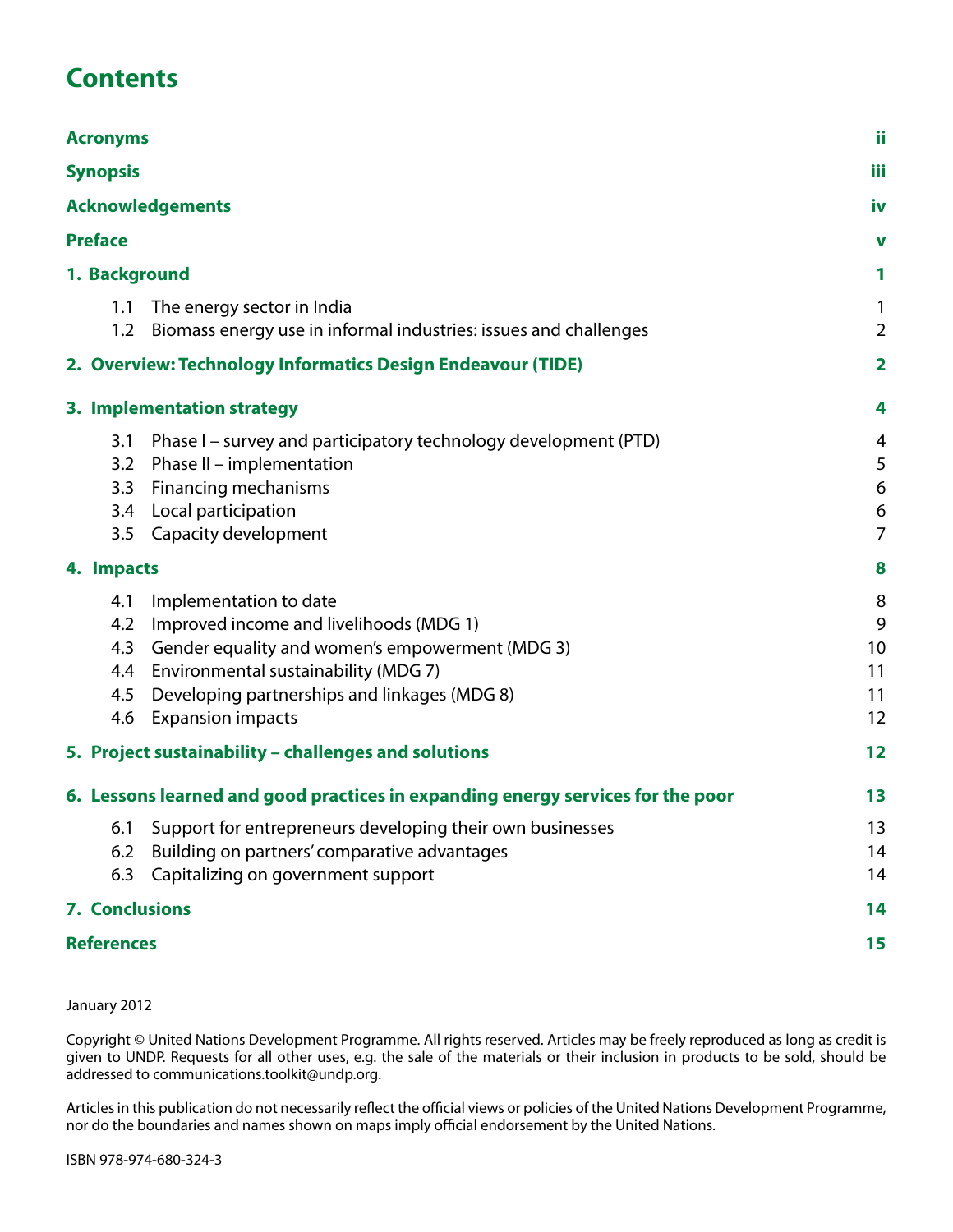# **Acronyms**

| <b>APRC</b>     | Asia-Pacific Regional Centre                  |  |  |
|-----------------|-----------------------------------------------|--|--|
| CO <sub>2</sub> | carbon dioxide                                |  |  |
| <b>GHG</b>      | greenhouse gas                                |  |  |
| <b>ICEF</b>     | India-Canada Environment Facility             |  |  |
| <b>INR</b>      | Indian rupee (currency)                       |  |  |
| kg              | kilogram                                      |  |  |
| <b>MAMCOS</b>   | Malanadu Arecanut Growers Cooperative Society |  |  |
| <b>MDG</b>      | Millennium Development Goal                   |  |  |
| <b>MNRE</b>     | Ministry of New and Renewable Energy          |  |  |
| <b>MW</b>       | megawatt                                      |  |  |
| <b>NGO</b>      | non-governmental organization                 |  |  |
| ppm             | parts per million                             |  |  |
| <b>PTD</b>      | participatory technology development          |  |  |
| <b>RE</b>       | renewable energy                              |  |  |
| <b>SDC</b>      | Swiss Agency for Development and Cooperation  |  |  |
| <b>SPV</b>      | solar photovoltaic                            |  |  |
| <b>TERI</b>     | The Energy and Resources Institute            |  |  |
| <b>TIDE</b>     | Technology Informatics Design Endeavour       |  |  |
| <b>UNDP</b>     | United Nations Development Programme          |  |  |
| <b>USD</b>      | United States dollar (currency)               |  |  |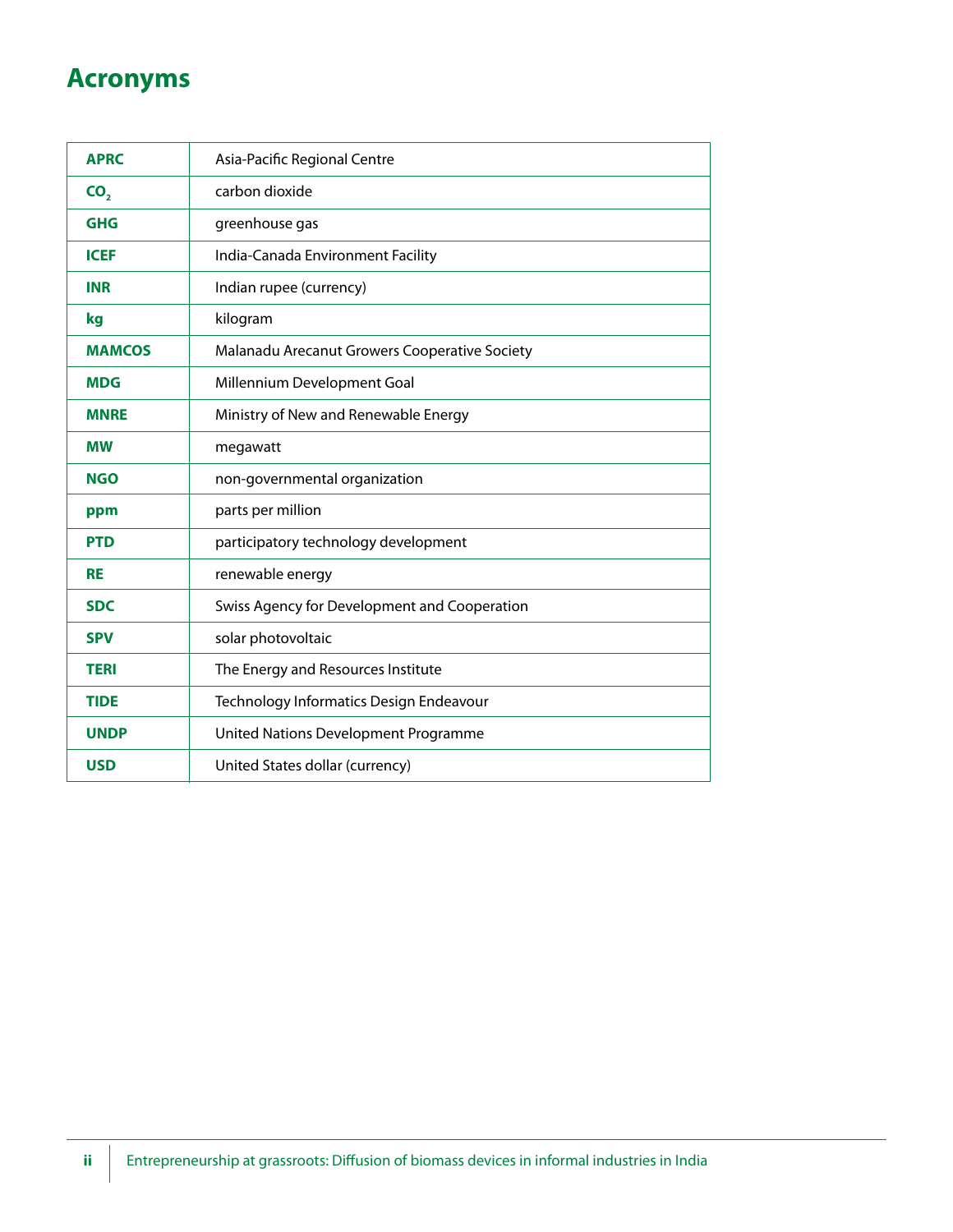# **Synopsis**

**Project title:** Dissemination of biomass utilization technologies in the informal industries in Karnataka, Kerala, Tamil Nadu and Andhra Pradesh

**Country and region of implementation:** The Republic of India (states of Karnataka, Kerala, Tamil Nadu and Andhra Pradesh)

**Focus area (technology/energy service):** The use of biomass for energy in micro-, small and artisanal industries

#### **Contact details:**

Svati Bhogle Chief Executive Officer Technology Informatics Design Endeavour (TIDE) No. 19, 9th Cross, Malleswaram Bangalore, 560003, India tide@vsnl.com Tel. +91 80 23315656; +91 80 23462032

**Duration:** 1998-2009

**Costs: INR 41.2 million (approximately USD 876,596)<sup>1</sup>** 

**Project brief:** Traditional biomass such as fuelwood is the major source of primary energy in most small, micro- or artisanal industries in small towns or rural areas of India. Since the 1990s, Technology Informatics Design Endeavour (TIDE) has been promoting energy-efficient technology in these industries. TIDE applies a demand-driven entrepreneurship model to technology dissemination, working to meet the energy needs of these industries while improving their productivity and profitability. By transferring technical expertise and business know-how to young people with otherwise limited income-generating opportunities, the model develops technically competent, business-savvy grassroots entrepreneurs who become the agents of technology delivery. The model also promotes a system of participatory technology development.

Between 1998 and 2009, TIDE developed and disseminated 11,840 industrial stoves, dryers and kilns among a wide range industries. In doing so, it improved the livelihood options, comfort levels and health of at least 135,000 men and women.

USD 1= INR 47.0 as of 13 September 2011 (www.xe.com).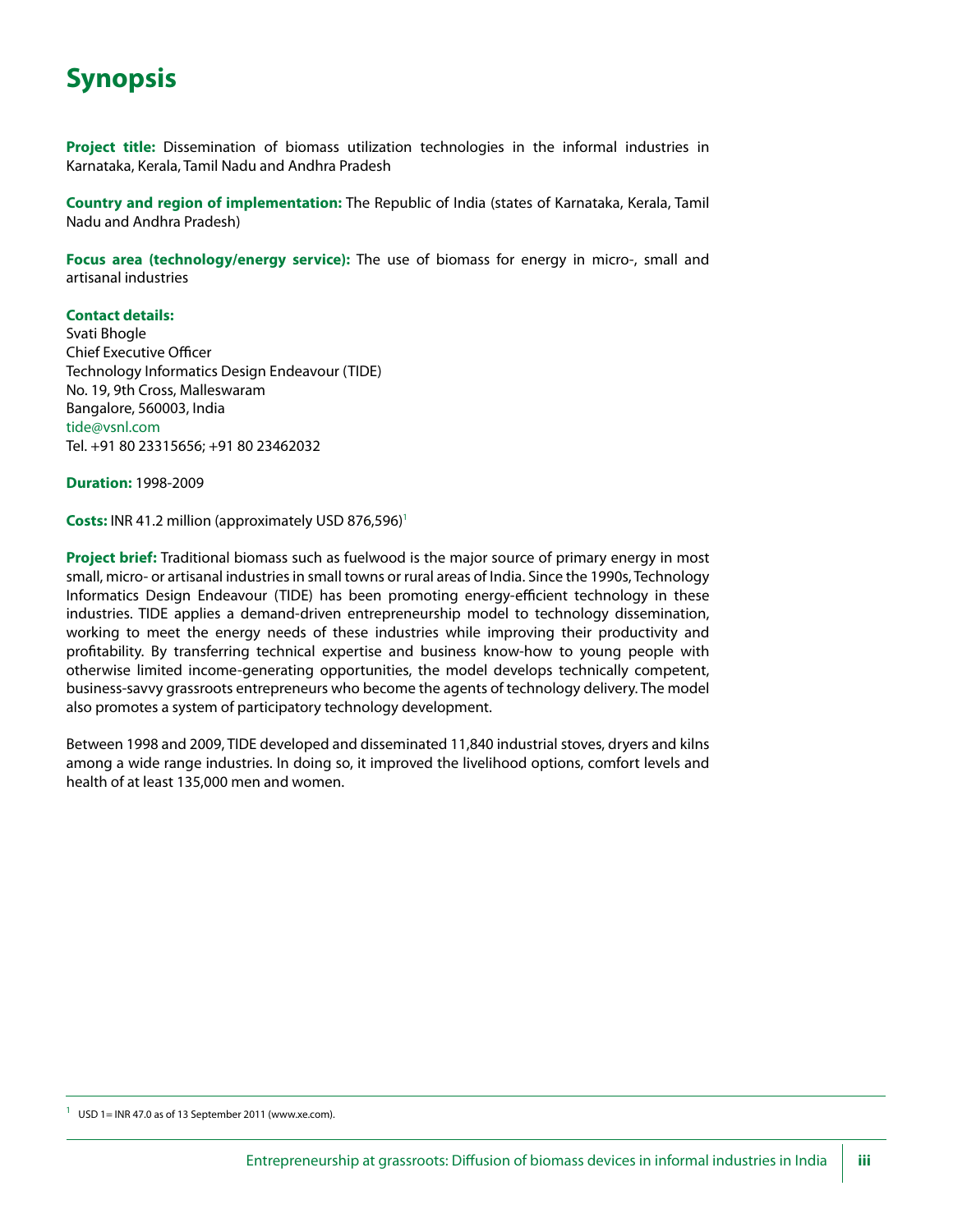# **Acknowledgments**

**Entrepreneurship at the grassroots: Diffusion of biomass devices in informal industries** is one of17 case studies which, together with a report titled 'Towards an 'Energy Plus' approach for the poor: A review of good practices and lessons learned from Asia and the Pacific' and an Action Agenda Note, comprise a review of good practices and lessons learned in energy service delivery to the poor. Commissioned and facilitated by the United Nations Development Programme Asia-Pacific Regional Centre (UNDP APRC), this case study identifies key characteristics that have helped poor households and communities gain access to modern energy services, and to derive valuable lessons for future energy access activities. This case study is the product of an intensive collaborative process and we wish to acknowledge the many contributors, without whose generous support this work would have been impossible.

We express special gratitude to the main researchers and writers of the case study, A. Praveen and Svati Bhogle, whose expertise and knowledge established the basis of this report. UNDP is also grateful for the contributions of N. Sampath Kumar, B.J. Ashwini Kumar, K. S. Jagadish and S. Rajagopalan, as well as TIDE entrepreneurs and staff whose sincere and enthusiastic work contributed to the case analysis.

Special thanks to Thiyagarajan Velumail, supported by Soma Dutta, Lara Born and Butchaiah Gadde, for his technical leadership and guidance in the conduct of the 17 case studies.

Felicity Chard, David Galipeau (Chair), Daniela Gasparikova, Arun Kashyap, Faris Khader, Maya Nyagolova and Ashley Palmer of the UNDP-APRC Knowledge Products Review Committee (KRC) kindly provided a final review and endorsement of this publication.

The case study also benefited from the rich and fruitful interactions of the 9-12 November 2009 writeshop participants, including Praveen Arakkal, Expedito Belo, Lara Born, Ivo Besselink, Mamta Chander, Karma Chogyal, Beau Damen, Soma Dutta, Butchaiah Gadde, Geraldine Huet, Thomas Lynge Jensen, Xin Liu, William Mohns, Wattanee Niyomyath, Sunjita Pradhan, Kamal Rijal, Bhupendra Shakya, Bala Ram Shrestha, Kiran Man Singh, Dean Still, Yusuke Taishi, Pia Treichel, Kapila Subasinghe, Vernon Ray Vinluan, Veronica Villavicencio, Julien Wallet-Houget and Sirintharat Wannawong. Special thanks to the writeshop moderators Kamal Rijal and Thiyagarajan Velumail. In addition, the case study benefited greatly from an intensive peer review. Special thanks are due to Christina Aristani and Abdul Salam of the Technical Advisory Committee for providing a detailed review that guided the finalization of the case study. We would also like to acknowledge Soma Dutta's support to the case writer in preparing the final case study.

UNDP APRC in Bangkok was responsible for the facilitation and conceptualization of the 17 case studies and the associated report. We thank the core team, comprising Saana Ahonen, Aalok Awalikar, Lara Born, Soma Dutta, Butchaiah Gadde, Thomas Lynge Jensen, Pratima Mathews, Wattanee Niyomyath, Thiyagarajan Velumail and Julien Wallet-Houget. Thanks to Sirintharat Wannawong, who has been instrumental in supporting the entire process administratively.

Finally, UNDP would like to thank Nikolai Beresnev and Collin Piprell for their excellent editorial support, and KEEN Publishing Co. Ltd. (Thailand) for logistical support and graphic design.

Martin Leranse

**Martin Krause**

Team Leader Environment & Energy UNDP Asia-Pacific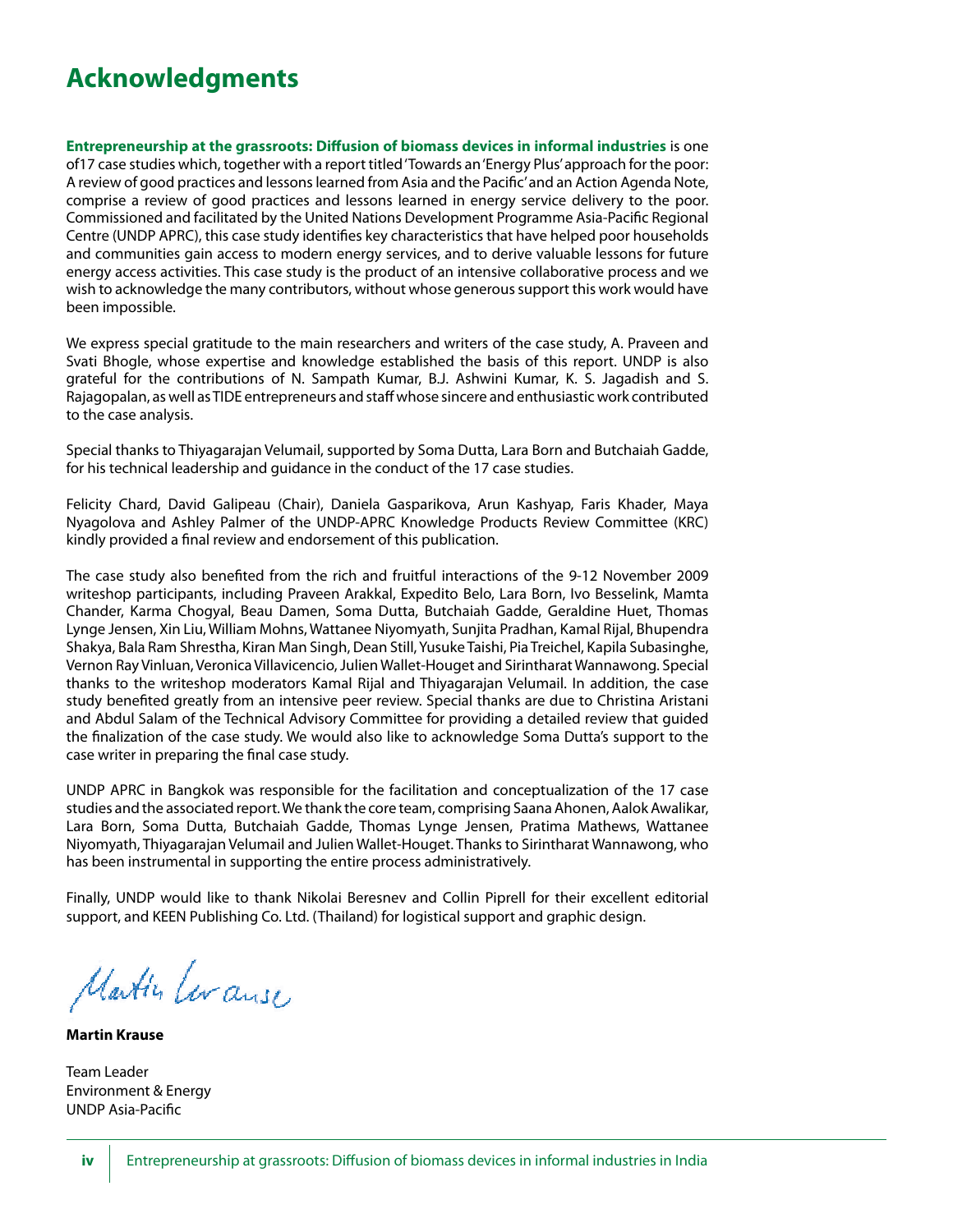## **Preface**

Asia-Pacific has achieved remarkable economic growth and socio-political progress in the past two decades, with almost every country in the region experiencing a concomitant decline in poverty.

Despite this progress, 800 million people in the region remain without access to electricity and almost 2 billion rely on the traditional use of biomass for cooking. India accounts for a significant share of the global population who are deprived of access to modern energy services. And the issue is more serious in rural areas, where almost 70 percent of India's population lives.

The poor often live in subsistence economies that do not generate cash surpluses, limiting their purchasing power and opportunities to shift to modern energy services. As a result, they have to invest more of their income and time in obtaining energy, and tend to use traditional energy services and fuels. Women and children are particularly affected, spending many hours a day collecting fuelwood and preparing meals in the kitchen. Smoke from inefficient stoves in poorly ventilated homes kills 1.6 million people worldwide every year; the majority of victims are women and children younger than five years. Indoor air pollution is the fourth-biggest killer in the developing world.

Asia-Pacific countries have applied many cutting-edge practices in providing energy access to the poor, including innovative financing mechanisms. Apart from satisfying basic needs, energy services can act as an instrument to empower women and disadvantaged communities; as an entry point to mobilize communities to take charge of their own development; and, most importantly, as a means to livelihood enhancement and poverty reduction. However, the scale of expansion of energy access projects has been far from sufficient.

UNDP has been working with its country partners to address these energy poverty issues, aiming to meet user needs, broaden energy supply options and link these efforts in achieving the Millennium Development Goals. Between 2009 and 2011, the UNDP APRC reviewed 17 energy access programmes and projects implemented by various development agencies and the private sector in the region. These projects were documented as 17 case studies (including this report), a report titled 'Towards an 'Energy Plus' approach for the poor: A review of good practices and lessons learned from Asia and the Pacific' and an Action Agenda Note. Together, these documents provide practical guidance for policymakers and development practitioners in designing and implementing future programmes and projects that ensure the delivery of low emission, affordable and reliable energy services for poverty reduction.

This case study documents an entrepreneurship model applied by Technology Informatics Design Endeavour (TIDE) to meet the energy needs of informal industries in the states of Karnataka, Kerala, Tamil Nadu and Andhra Pradesh (India). The model and disseminated energy-efficient technologies seek to improve end user productivity, profitability and the employee working environment. During 1998-2009, TIDE disseminated 11,840 energy-efficient industrial stoves, dryers and kilns, improving the life of at least 135,000 people.

Selli

**Nicholas Rosellini**

Deputy Assistant Administrator & Deputy Regional Director Regional Bureau for Asia and the Pacific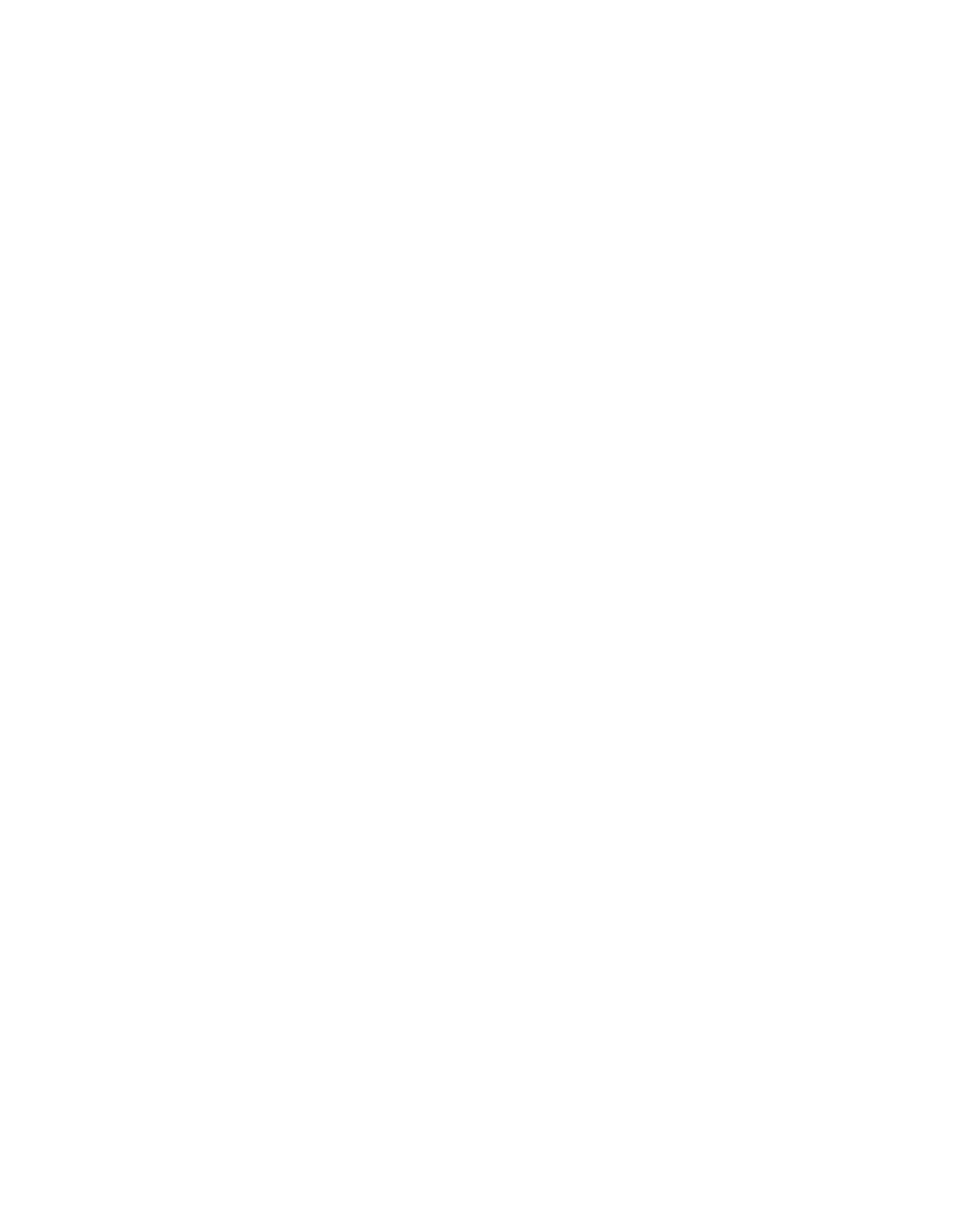# **1. Background**

### **1.1 The energy sector in India**

India makes up more than 15 percent of the world's population (1.2 billion people) and has the second-largest labour force in the world (516.3 million people). Its economy is among the fastest growing in the world, having achieved an average annual growth rate of 5.8 percent for the past two decades.

**Energy consumption.** Fast economic growth and a large population make India a significant consumer of energy resources. India's energy consumption is dominated by fossil fuels, with coal accounting for more than half the country's total energy consumption in 2006 (see Figure 1). Imports supply 30 percent of India's total energy needs.<sup>2</sup>



**Figure 1: Total energy consumption in India by fuel type, 2006**

Source: EIA International Energy Annual 2006

India's energy sector is dominated by public utilities, which are responsible for production and distribution of 88.4 percent of India's electricity. Household electrification levels are 88 percent in urban areas and 43 percent in rural areas. About 855 million people rely on fuelwood, animal dung and agricultural residues for cooking and heating.<sup>3</sup> This heavy dependence on biomass fuels has serious consequences for peoples' health, with women and children being most vulnerable.

**Policy and planning.** The National Planning Commission's Integrated Energy Policy (2005) states that India needs to address all aspects of energy security: access, availability, affordability and efficiency.

The 11<sup>th</sup> Five-Year Plan (2007-2012) foresees an investment of more than USD 100 billion in the energy sector. To deliver sustained economic growth of 8 percent over 2007-2012, the primary energy supply needs to increase by three to four times and electricity supply by five to seven times of the current consumption.<sup>4</sup>

**Renewable energy (RE).** The annual turnover in India's RE industry is an estimated USD 500 million. 3,500 MW of the total estimated 100,000 MW potential is currently being used.<sup>5</sup>

RE sources are expected to play a significant role in meeting future energy demand. The Ministry of New and Renewable Energy (MNRE) is working to increase access to energy in rural areas through a range of RE technologies – including smokeless stoves, biogas plants, solar photovoltaic (SPV) lighting – and village-level power systems (decentralized hydro, biomass and SPV). India is the only country in the world with a ministry dedicated to the promotion of RE technologies.

<sup>&</sup>lt;sup>2</sup> US EIA, 2011.

International Energy Agency, 2010.

 $4$  Majumdar, 2008.

Majumdar, 2008.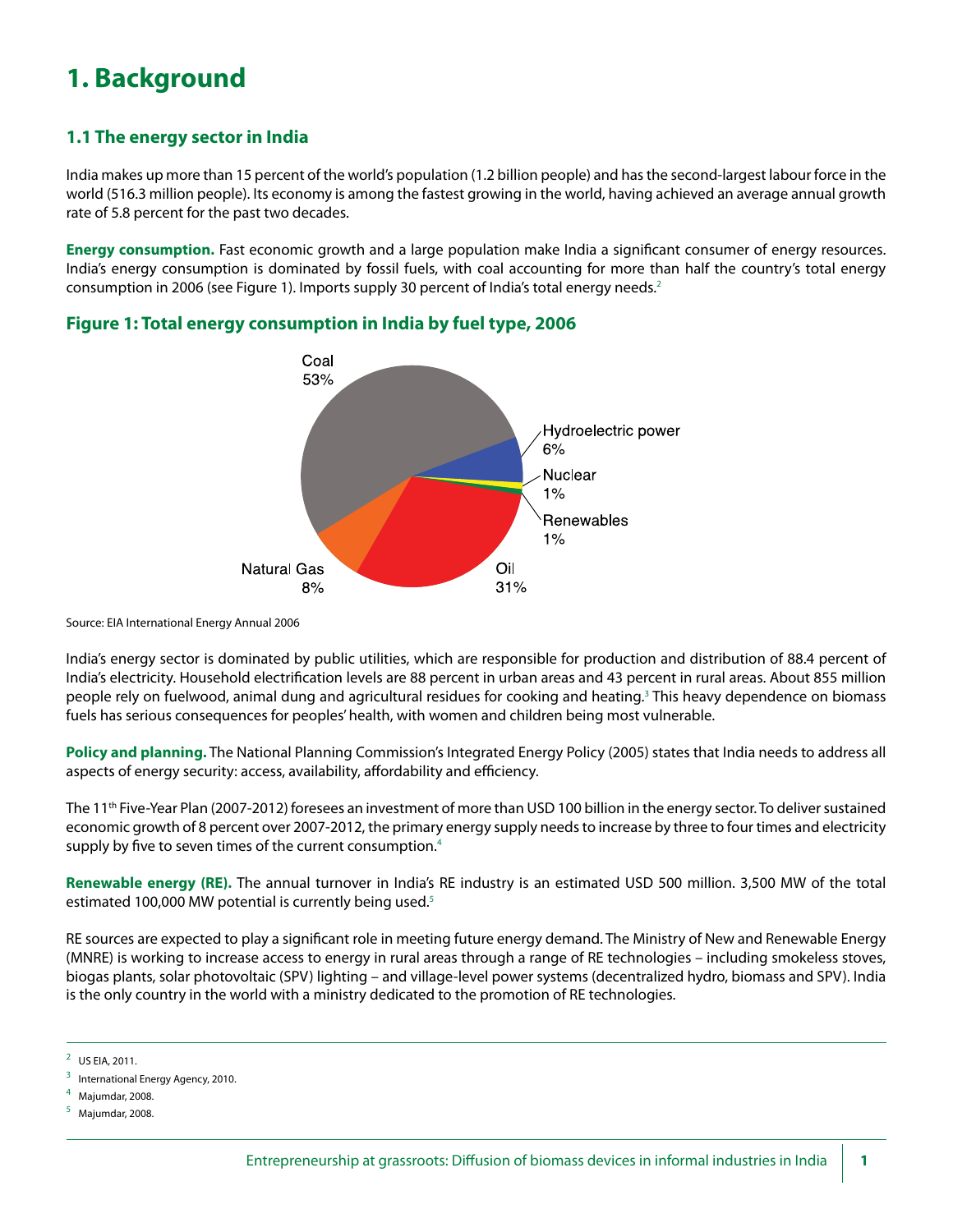### **1.2 Biomass energy use in informal industries: issues and challenges**

Biomass energy sources account for 34-41 percent of total primary energy requirements in India.<sup>6</sup> Rural populations in India and most other South Asian countries rely on biomass for most of their domestic and industrial energy needs, using traditional low-efficiency wood-burning technologies.<sup>7</sup> In 2000, South India alone had about 8 million people directly or indirectly employed in micro-, small and artisanal industries $^{\text{\tiny 8}}$  where fuelwood is the major energy source. $^{\text{\tiny 9}}$ 

This traditional use of biomass has numerous negative environmental, social and economic impacts. These include the loss of forest resources due to unsustainable harvesting of fuelwood, low business profitability due to inefficient use of fuel, and worker exposure to hazardous working conditions (including extreme heat and harmful pollutants). For example, discussions with sericulture units revealed that, due to exposure to smoke and fumes, a worker in a silk reeling unit has a productive life of only about 10 years.

**Insufficient support for alternative biomass fuels and devices.** India's biomass resource base is comparable to its fossil fuel reserve, and offers the additional benefit of being a potential RE source. Unfortunately, there have been no systematic studies of biomass use in India's informal industries, in terms of efficiency and needs. Efforts to improve efficiency of stoves used by informal industries have also been small, with governments and donors instead focusing on households (by promoting energy-efficient household stoves). Furthermore, such efforts by The Energy and Resources Institute (TERI) and the Indian Institute of Science have been fraught with challenges, including:

- n **Overcoming fears of change.** Switching to a new energy product carries risks (as well as potential benefits) for businesses. Most informal businesses operate with very little capital, and proposals for relatively large investments in energy-efficient stoves or dryers are often met with skepticism. There is often a need to identify more affluent 'pioneers' to make the first transition; and
- A lack of awareness of technological solutions to workplace pollution. The adverse health impacts on workers from long-term exposure to pollutants are well recognized. However, attention has focused largely on treatment, neglecting the potential for preventive measures such as technological improvements.10

# **2. Overview: Technology Informatics Design Endeavour (TIDE)**

**Background on the organization.** Established in 1993, Technology Informatics Design Endeavour (TIDE) is a notfor-profit organization promoting sustainable development through technological interventions. TIDE's principles include:

- $\blacksquare$  meeting the needs of the poor with minimal environmental impact;
- $\blacksquare$  encouraging grassroots participation in projects;
- $\blacksquare$  using local resources; and
- $\blacksquare$  building local capacity.

TIDE seeks to improve the efficiency and environmental impact of biomass use in informal industries in India by promoting the use of energy-efficient biomass stoves, dryers and kilns.



*Using improved stove for herbal medicine preparation.*

 $6$  Reddy, 2000.

<sup>7</sup> Sarvekshana, 1995; Smith, 2002.

 $8$  This report will use a collective term 'informal industries' from here onwards.

 $9$  Reddy, 2000.

 $10$  Shastri et al., 2002; Mande et al., 2000.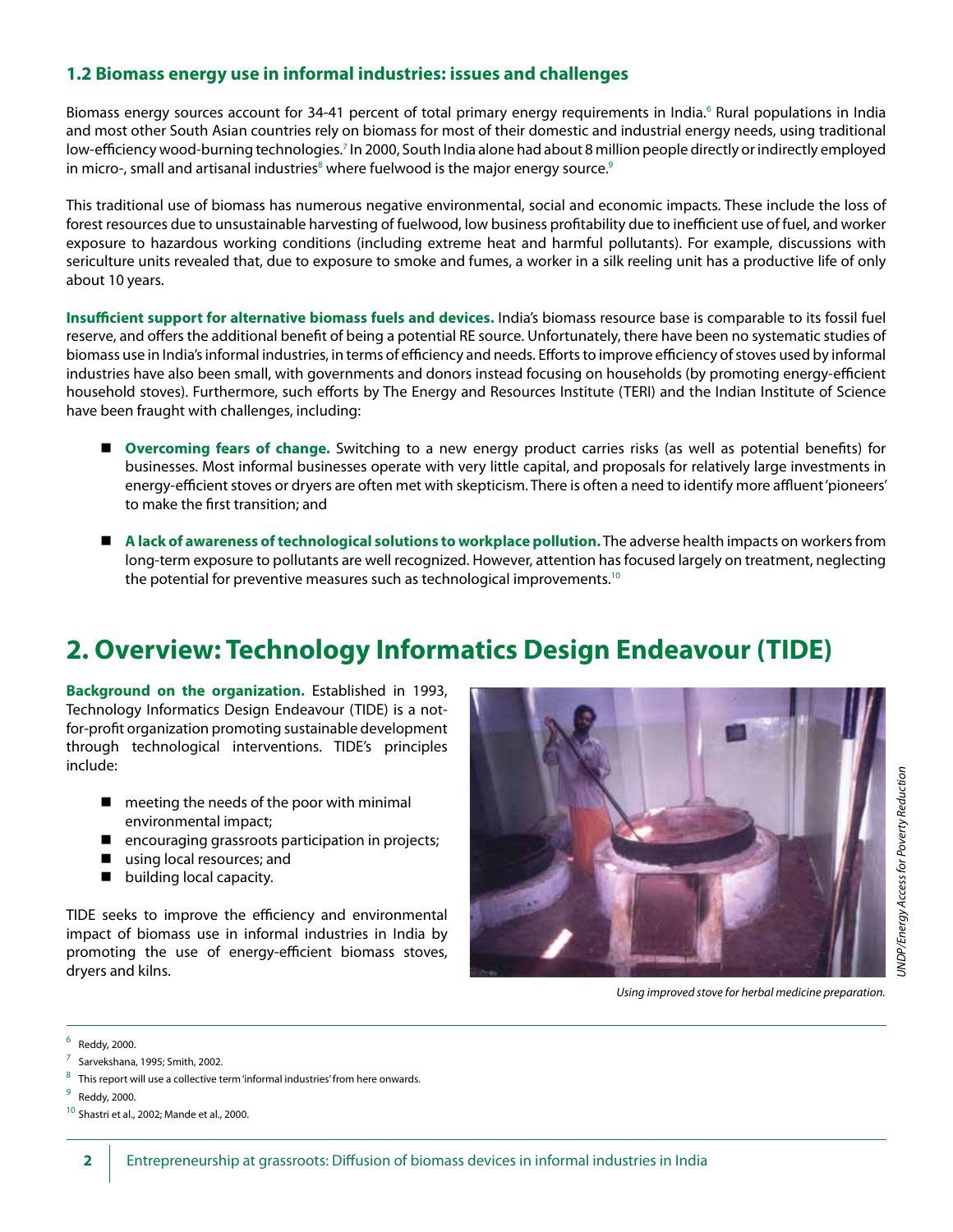**Targeted industries.** TIDE primarily targets rural or semi-rural industries, including:

- cardamom and coconut drying;
- $\blacksquare$  arecanut boiling and drying;
- $\blacksquare$  tobacco curing;
- production of jaggery, khova and herbal and ayurvedic medicine;<sup>11</sup>
- $\blacksquare$  cashew processing;
- $\blacksquare$  silk reeling;
- $\blacksquare$  brick, tile and pottery making;
- $\blacksquare$  lime burning;
- $\blacksquare$  rubber-band vulcanizing;
- $\blacksquare$  textile bleaching and dyeing;
- $\blacksquare$  commercial cooking (e.g. hotel, bakery); and
- $\blacksquare$  water heating and community cooking.

**Promoted devices.** TIDE disseminates three types of energy-efficient biomass utilization devices: stoves, dryers and kilns. TIDE's stoves deliver a fuel-utilization efficiency level of 30 percent (compared to 8-10 percent in conventional systems) and have a use life of about five years. All devices were developed by the Centre for Sustainable Technologies (Indian Institute of Science), a research institution. Equipment design focuses on:

- $\blacksquare$  reducing heat loss;
- $\Box$  optimizing the air-to-fuel ratio;
- $\blacksquare$  achieving an effective compromise between high generation temperatures and flue gas velocities;
- $\blacksquare$  maximizing the contact area between vessel and hot flue gases; and
- **n** ensuring that the equipment is user-friendly and that operators do not have to modify their established practices drastically.

The industrial use of each device is described in Table 1.

### **Table 1: TIDE's energy-efficient devices and applicable industries**

| <b>Device</b> | <b>Applicable industry</b>                                                                                                                                                                                                                       |
|---------------|--------------------------------------------------------------------------------------------------------------------------------------------------------------------------------------------------------------------------------------------------|
| <b>Stoves</b> | Water heating and community cooking, commercial cooking, arecanut boiling and drying,<br>jaggery and khova production, rubber-band vulcanizing, ayurvedic medicine production,<br>silk reeling, textile bleaching and drying, cashew processing. |
| <b>Dryers</b> | Cardamom and coconut drying, herbal medicine production.                                                                                                                                                                                         |
| <b>Kilns</b>  | Brick making, lime burning, tile and pottery making, tobacco curing.                                                                                                                                                                             |

This case study documents TIDE's work with several projects and donors during 1998-2009. These include:

- n the India-Canada Environment Facility (ICEF), which provided TIDE's initial funding of INR 32.7 million;<sup>12</sup>
- $\blacksquare$  the SERI-2000 programme of the Swiss Agency for Development and Cooperation (SDC);
- the Department of Science and Technology, Government of India;
- $\blacksquare$  a UNDP-GEF Small Grants Project in Tamil Nadu, implemented by TIDE (USD 34,264);<sup>13</sup>
- $\blacksquare$  the ETC Foundation (the Kingdom of the Netherlands); and
- $\blacksquare$  the Deshpande Foundation.

TIDE's total funding over the period was INR 41.2 million (about USD 876,596).

 $11$  Jaggery is unrefined sugar made by boiling raw sugarcane juice or palm sap. Khova is milk thickened by heating in an open iron pan.

 $12$  ICEF was a bilateral grant-making organization.

<sup>&</sup>lt;sup>13</sup> The project was titled 'GHG emission reductions through the use of energy-efficient technologies by textile processing units in Tamil Nadu' (SGP/GEF/IND/OP3/02/06 KAR 11).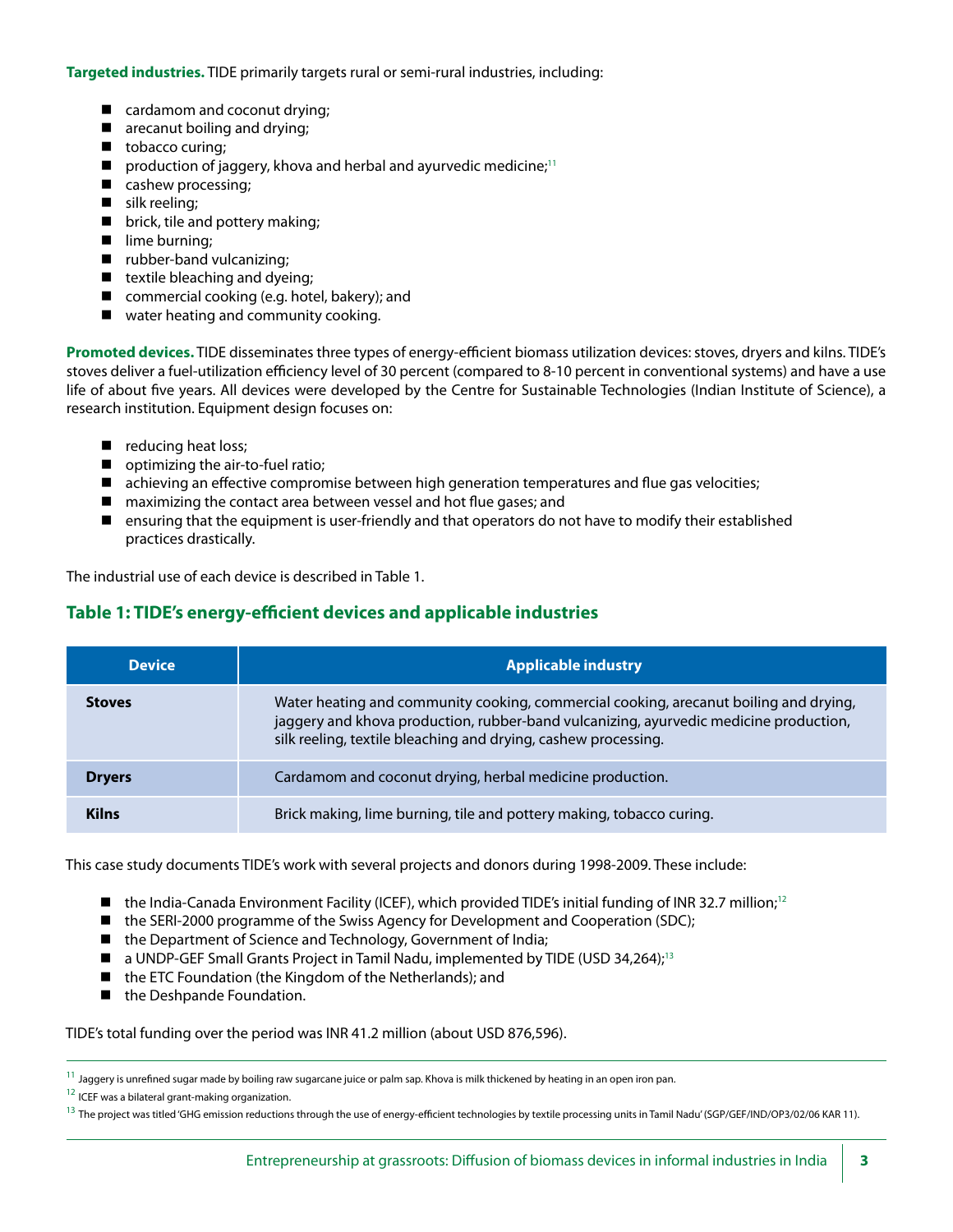#### **Box 1: TIDE's work with biomass technology, 1998-2009: partnerships and milestones**

**1998-1999:** TIDE commences its survey phase (described in more detail in Section 3.1) in Kerala and Karnataka, focusing on arecanut boiling and tobacco curing industries.

**2000:** The Department of Science and Technology (Government of India) awards TIDE an ongoing core grant, enabling it to engage in innovation and product development for biomass stoves.

**1999-2002:** TIDE engages in technology demonstration; participatory technology development; entrepreneur identification and capacity-building; and introduction of entrepreneurs in selected industries.

**2001:** The SERI-2000 programme supports TIDE's project which targets silk reeling businesses in Karnataka and Andhra Pradesh. By 2004, the project delivers 2,500 silk reeling stoves.<sup>14</sup>

**2002:** The entrepreneur mechanism starts delivering efficient stoves in selected industries on a commercial basis. Phased withdrawal of financial support to entrepreneurs.

**2003:** TIDE ventures into new states, with surveys and installation of units in Uttarakhand (herbal medicine, commercial cooking), Chattisgarh (silk reeling), Andhra Pradesh (tobacco curing, silk reeling) and Tamil Nadu (textiles). TIDE establishes entrepreneurs in textile units in Tamil Nadu and Andhra Pradesh, but distance, inadequate human resources and poor transport links prevent expansion in Uttarakhand and Chattisgarh.

The ETC Foundation commits support to TIDE's activities in women's technical and micro-enterprise training.

**2007:** UNDP-GEF Small Grants Project launches energy entrepreneurship with textile bleaching and dyeing stoves Tamil Nadu.

The Deshpande Foundation supports a TIDE project to initiate masons as producers and entrepreneurs of jaggery stoves in north Karnataka.

### **3. Implementation strategy**

When TIDE began working with industrial biomass stoves in the 1990s, government energy planners were focusing on household stoves, in a belief that the scope for informal-business intervention was limited. TIDE therefore had to develop its own implementation strategy, which was then followed in its projects. The strategy consists of two phases, described below.

#### **3.1 Phase I – survey and participatory technology development**

**Survey.** TIDE conducts an exhaustive survey of biomass-consuming informal industries in a particular region, collecting data on biomass consumption, existing production methods and efficiency of various stove types used. This data is then consolidated into *taluk*-level map of industries.15 As an illustration, the extent of biomass use in the states of Karnataka and Kerala (gathered by TIDE during 1998-1999) is shown in Table 2.

 $^{14}$  The SERI-2000 programme on energy efficiency in the silk reeling industry brought several SERI project partners together in a peer review of projects. TIDE was thus able to access the knowledge gathered from other SDC-supported projects.

<sup>&</sup>lt;sup>15</sup> *Taluks* are administrative sub-divisions in India that reflect revenue management. Each state is divided into districts, and every district is further divided into taluks, each<br>representing a revenue region.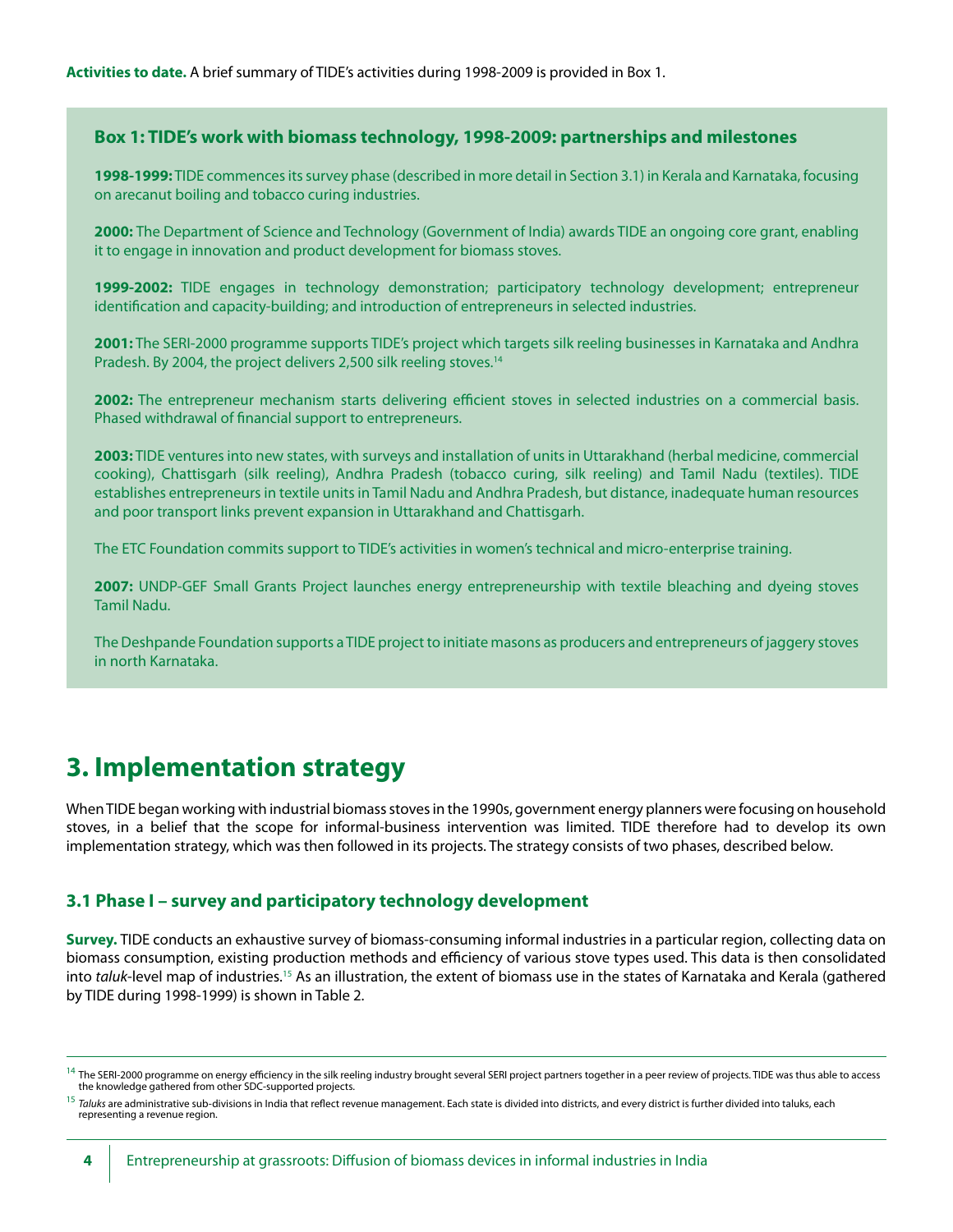### **Table 2: Biomass use in informal industries, Karnataka and Kerala, 1998-1999**

| <b>Industry</b>               | <b>Number of units</b> | <b>Annual consumption of biomass (tonnes)</b> |  |  |  |  |  |
|-------------------------------|------------------------|-----------------------------------------------|--|--|--|--|--|
| <b>Karnataka</b>              |                        |                                               |  |  |  |  |  |
| Arecanut boiling and drying   | 22,255                 | 51,020                                        |  |  |  |  |  |
| Jaggery production            | 21,995                 | 1,974,870                                     |  |  |  |  |  |
| Tobacco curing                | 17,565                 | 126,490                                       |  |  |  |  |  |
| Silk reeling                  | 17,291                 | 71,770                                        |  |  |  |  |  |
| <b>Brick making</b>           | 2,867                  | 449,850                                       |  |  |  |  |  |
| Lime burning                  | 1,435                  | 27,990                                        |  |  |  |  |  |
| Cardamom drying               | 417                    | 19,790                                        |  |  |  |  |  |
| Cashew processing             | 170                    | 9,550                                         |  |  |  |  |  |
| <b>Kerala</b>                 |                        |                                               |  |  |  |  |  |
| Commercial cooking            | 2,545                  | 46,278                                        |  |  |  |  |  |
| Rubber-band vulcanizing       | 1,790                  | 54,770                                        |  |  |  |  |  |
| Cardamom drying               | 1,030                  | 57,167                                        |  |  |  |  |  |
| Coconut drying                | 770                    | 8,550                                         |  |  |  |  |  |
| <b>Brick making</b>           | 685                    | 27,500                                        |  |  |  |  |  |
| Ayurvedic medicine production | 646                    | 16,529                                        |  |  |  |  |  |
| Tile and pottery making       | 249                    | 120,100                                       |  |  |  |  |  |

TIDE then conducts an assessment of demand for energy-efficient biomass technologies in these industries (including social and financial constraints) and an assessment of entrepreneurship potential for the distribution of these technologies. In light of this information, TIDE then designs a prototype energy-efficient product and a dissemination strategy.

**Participatory technology development (PTD).** TIDE demonstrates the prototype product to an influential local opinion-maker and targeted businesses. It then collects their responses on the quality, operator comfort and convenience of the product and, through a process of consensus, adjusts the design to meet user requirements.

### **3.2 Phase II – implementation**

After the design of the product is finalized, TIDE conducts wider device demonstrations at user locations. Simultaneously, it identifies potential entrepreneurs for product dissemination and provides them with technical and business development training. It then forms a pool of trained masons, engineers, welders and entrepreneurs to provide a local supply of the product. After entrepreneurs commence delivering the product to end users on a commercial basis, TIDE provides them with ongoing support (e.g. setting up production centres, business development, strengthening the supply chain and order delivery). TIDE then institutes a phased withdrawal in all entrepreneur activities.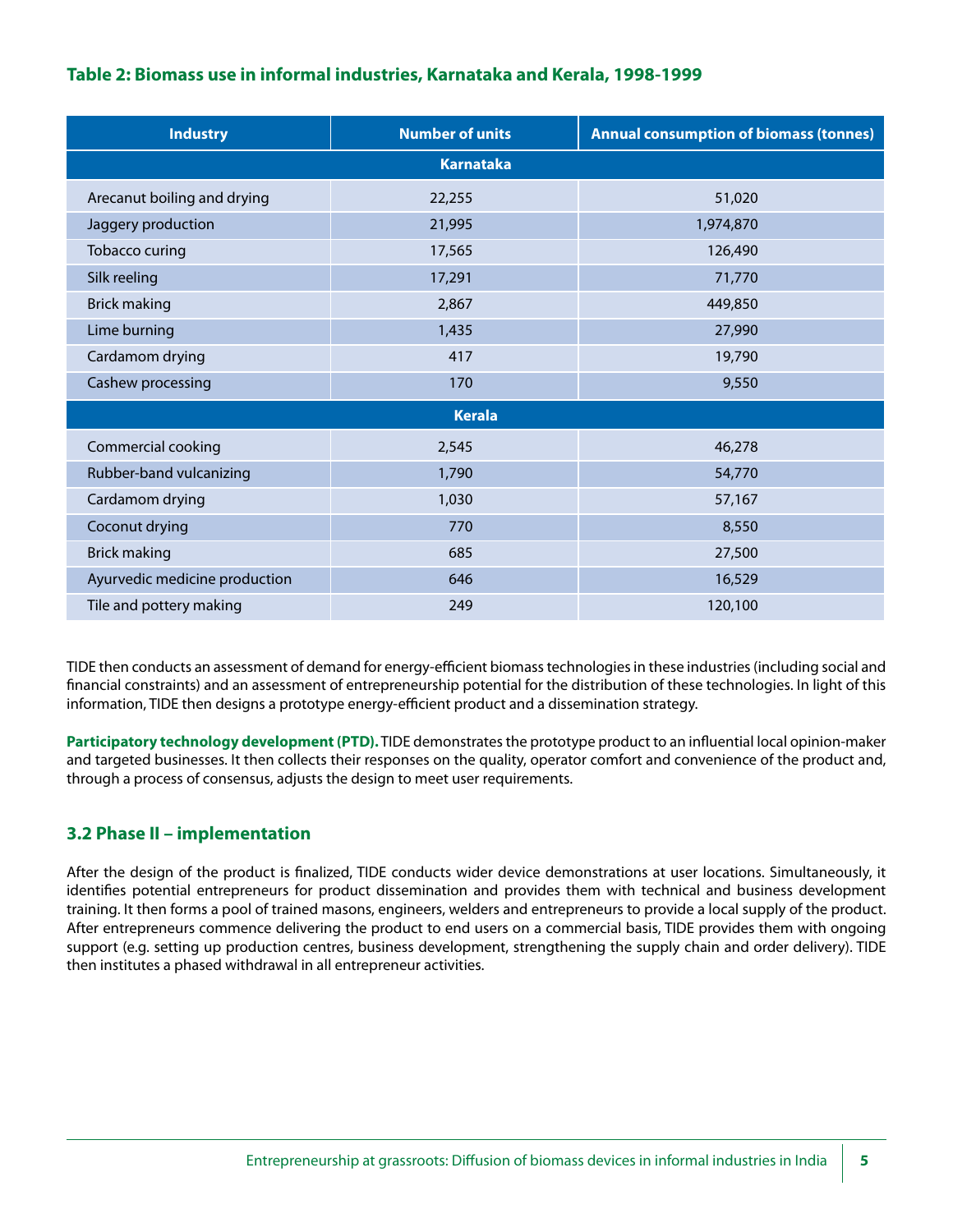### **3.3 Financing mechanisms**

The TIDE model uses the following approach in meeting costs and providing support to end users and entrepreneurs.

**Costs for end users.** End users pay at least 115 percent of the device cost – actual cost plus a 15 percent profit for entrepreneurs – for all types of equipment except the silk reeling stove (described under 'subsidies' below). Even with a demonstration unit – provided its performance was satisfactory – the user has to pay at least 50 percent of the cost.

Irrespective of stove type and industry, the improved stoves deliver a minimum 30 percent savings in fuel. Through these savings alone, a standard payback period is less than one year of operation, and sometimes as little as six months.

**Loans.** TIDE does not offer loans to end users or entrepreneurs. However, in the arecanut industry, TIDE has negotiated for the Small Industries Development Bank of India to provide a loan to the industry association, Malanadu Arecanut Growers Cooperative Society (MAMCOS, based in Kerala), which is then re-lent to MAMCOS' members.

**Subsidies.** TIDE generally does not extend subsidies for device production or purchase. Purchases of silk reeling stoves were initially subsidized at 50 percent by TIDE under the project funded by the Seri-2000 programme. TIDE was gradually phasing out the subsidy, reducing it to 30 percent, when the Department of Sericulture (Government of Karnataka) began extending its own subsidy for silk reeling stoves. The TIDE subsidy was consequently abolished.

The Coconut Board extends an INR 10,000 subsidy per coconut dryer built in Kerala.

**Repayment schemes.** Many entrepreneurs devise staggered or layaway payment options for customers (usually 50 percent as an advance, and the balance in one or two installments within one month of installation). The robustness of the product and associated economic returns ensure that fewer than 5 percent of device purchasers default on payments.

**Financial support for entrepreneurs.** All identified entrepreneurial candidates are initially offered employment as TIDE staff and provided with sales incentives (commissions). Once they are earning sufficient income through sales, they are relieved of their staff positions but continue to receive a retainer fee and sale commissions. Once a critical mass of devices has been sold, the retainer fee and commission are also discontinued, with entrepreneurs receiving TIDE assistance only by way of generic market development support (e.g. newspaper advertisements, vehicle promotional campaigns) or occasional rewards.16 The end goal is to ensure that entrepreneurs can sustain themselves solely from profits on sales.

### **3.4 Local participation**

TIDE has forged links with local communities, seeking their involvement in market development and, wherever feasible, in the supply chain. Apart from PTD, local participation has proven effective at several levels as described below.

**Engaging local youth as agents of dissemination.** Selected entrepreneurs are typically local entrepreneurial youth with a background in selling agricultural products or consumer goods. The entrepreneurs generally have a good knowledge of other players in the industries they serve and display a good understanding of local markets. Typically, an entrepreneur employs local masons for installation work and places orders with local welders for metal components (see Box 2 for more detail).

**Using local networks to produce and transport the technology.** Most targeted industries, particularly those operating the year around (e.g. silk reeling), cannot shut down for the week needed for the installation of new equipment. TIDE consequently redesigned the stoves as a set of components that could be assembled on site, thereby reducing time and money spent on transition. In the PTD spirit, this approach involved local tradesmen (welders and masons), transporters and suppliers of raw materials such as bricks.

**Using local networks for promotion and market development.** Market promotion and consumer awareness is pursued by TIDE through industry associations, village fairs and vehicle campaigns.

 $^{16}$  For example, TIDE shared part of its Ashden Award money by allocating each entrepreneur INR 10,000 for marketing support.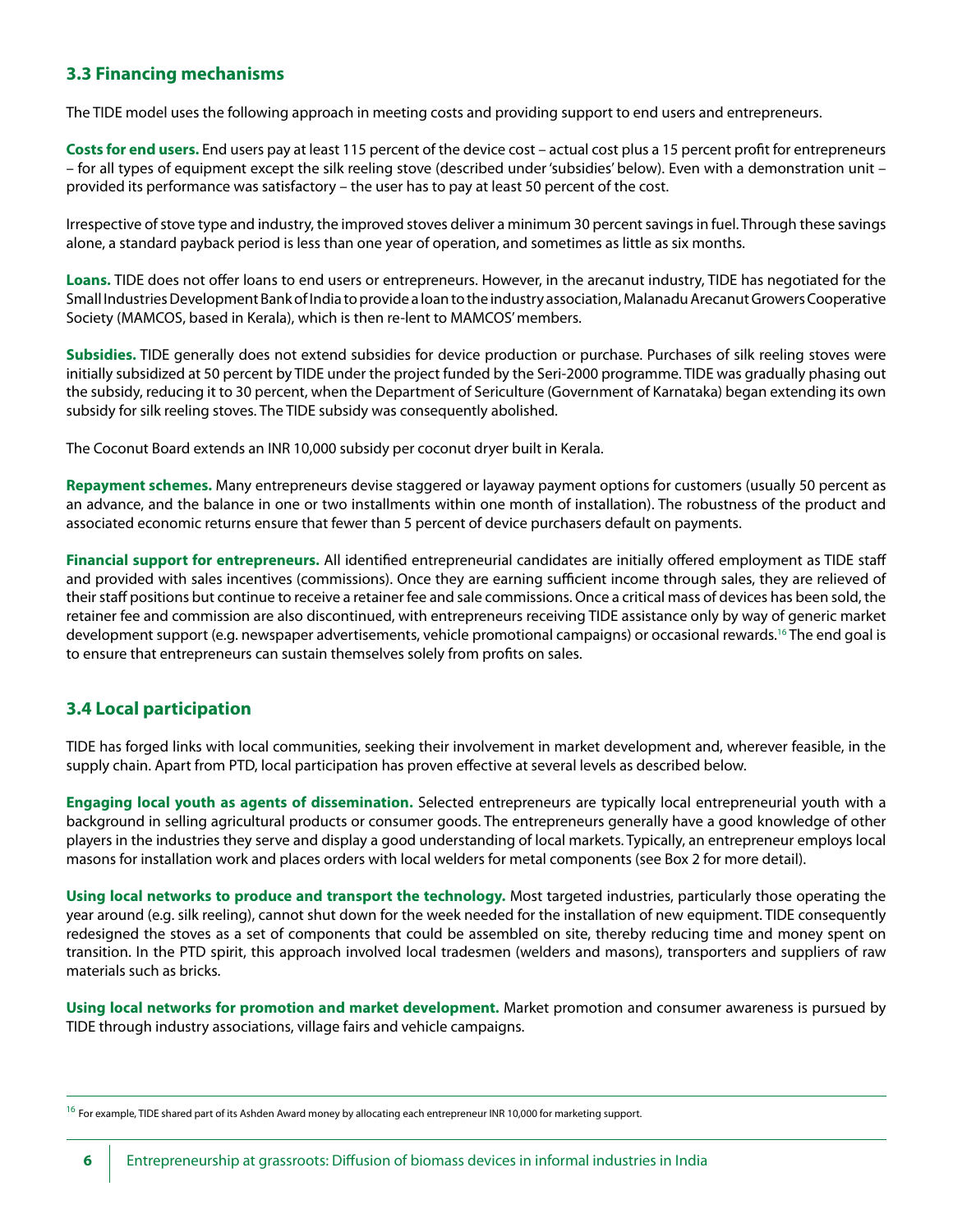#### **Box 2: Identifying entrepreneurs – a key to successful technology diffusion**

The TIDE model views the entrepreneur, supported by local networks in various production and installation tasks, as responsible for business development and managing revenues. Traditionally, stove construction businesses for informal industries are run by local masons. The latter learn their craft on the job, with no formal knowledge of such concepts as heat transfer and insulation. Initially, it was assumed that a potential entrepreneur, as a minimum prerequisite, should be technically qualified and capable of acquiring business skills. Experience showed, however, that the most successful entrepreneurs were those who, aside from business acumen, had good interpersonal and selling skills.

In smaller industries, it was assumed that masons could themselves become the entrepreneurs. Later, it became clear that the skill sets of masons did not always lend themselves to entrepreneurship. In principle, a mason can function both as a labourer and an entrepreneur, but most lack competence in the necessary marketing and entrepreneurial skills. So TIDE entrepreneurs are usually local entrepreneurial youth, while masons and other skilled workers play a supporting role.

### **3.5 Capacity development**

**Developing entrepreneurs.** Capacity development does not constitute a discrete component of the TIDE model. However, establishing entrepreneurs in rural and small-town areas does require considerable financial investment and other capacitybuilding inputs. Investing in capacity-building is seen as an investment in sustainability of technology and a recipe for sustained profits for entrepreneurs after TIDE's withdrawal.

The entrepreneurs learn their skills on site by participating in the survey phase of the project and in PTD, and through interaction with the project team. Capacity-building focuses on training in technical matters such as features of the disseminated technology, construction methods, principles of heat transfer, measurements of energy efficiency in the field and trouble-shooting.

Once trained, entrepreneurs can either construct the devices on site or manage a facility for preparing prefabricated device components for on-site installation. They are trained to follow drawings and make accurate measurements, and are instructed not to deviate from technical instructions. In fact, freedom to experiment at the project site is strictly discouraged as the slightest deviations in design can result in large efficiency losses.

Prior to developing local entrepreneurs, TIDE decided to experience the dissemination process first-hand. It obtained the necessary sales permits and conducted all the activities that an entrepreneur would eventually perform. This reduced risk perception among entrepreneurs and bolstered TIDE's confidence about delegating these responsibilities.

**Training of TIDE staff.** TIDE staff were encouraged to participate in meetings, seminars and training programmes in rural marketing and entrepreneurship. The most effective learning, however, comes from interactions with the local community and efforts to understand their needs.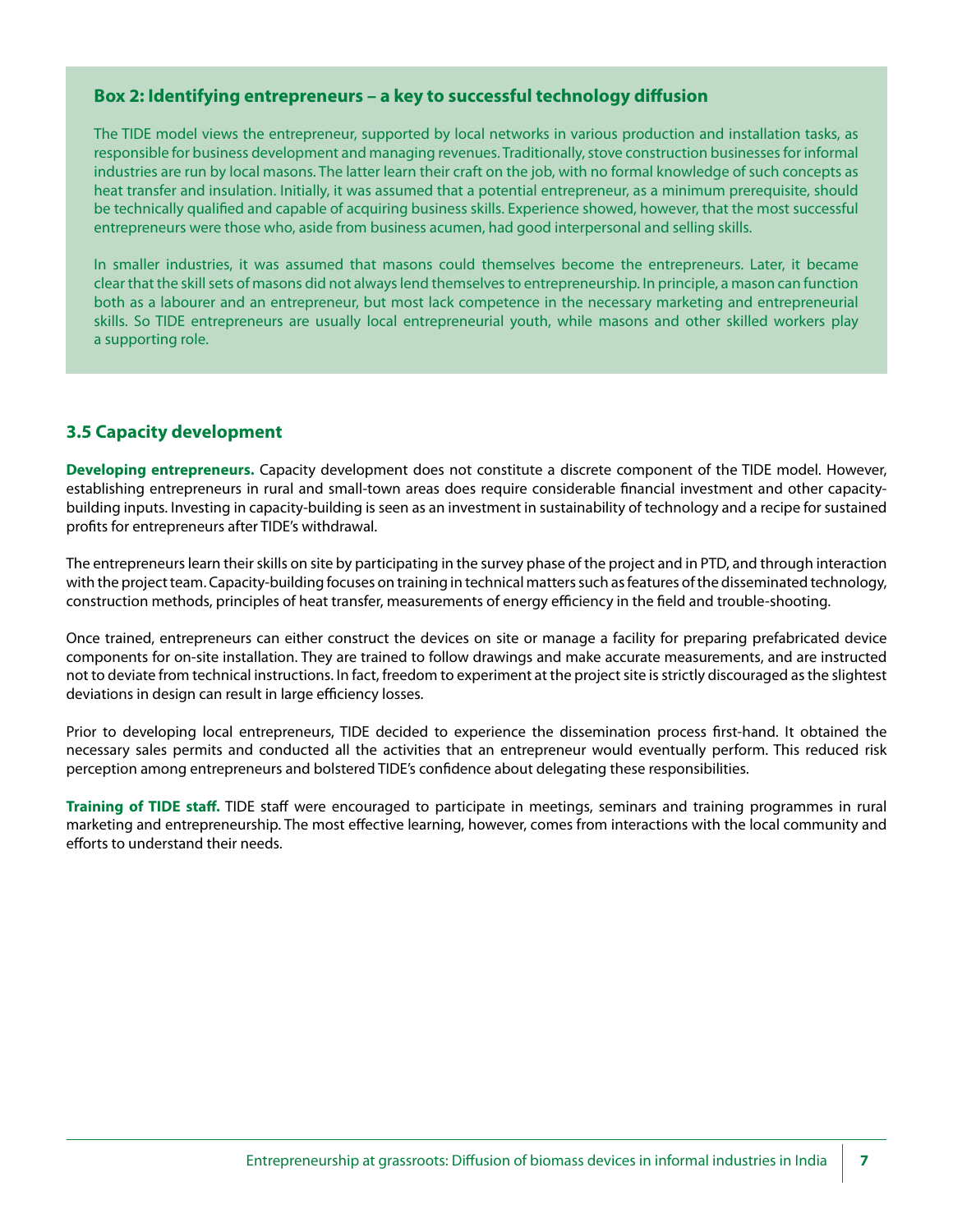# **4. Impacts**

### **4.1 Implementation to date**

The technologies installed or sold by TIDE by 2007 and by 2009 are presented in Figure 2. Overall, TIDE installed 11,840 industrial stoves, dryers and kilns in informal industries. In addition, around 7,000 domestic stoves were constructed by women entrepreneurs in an unsubsidized mode (not displayed in Figure 2).

### **Figure 2: Energy-efficient devices sold by TIDE, 2007 (cumulative) and 2009 (cumulative)17**



Examples of milestones achieved for specific devices and regions include the following:

- 95 percent of rubber-band vulcanization enterprises in Kerala adopted new stoves;
- 76 percent of ayurvedic medicine enterprises in Kerala adopted new stoves;
- $\blacksquare$  40 jaggery stoves were constructed in north Karnataka; and
- 300 textile stoves were sold in Tamil Nadu under the UNDP-GEF Small Grants Project.

An estimated 135,000 people have directly or indirectly benefited from TIDE's work, which includes end users, entrepreneurs and device operators. An estimate of the number of beneficiaries for each device is given in Table 3.

The contribution of TIDE's projects towards India's attainment of its Millennium Development Goals (MDGs) is described below.

<sup>17</sup> *'Charaka'* refers to a non-mechanized, wheel-based silk reeling. 'Filature' refers to machine-based silk reeling.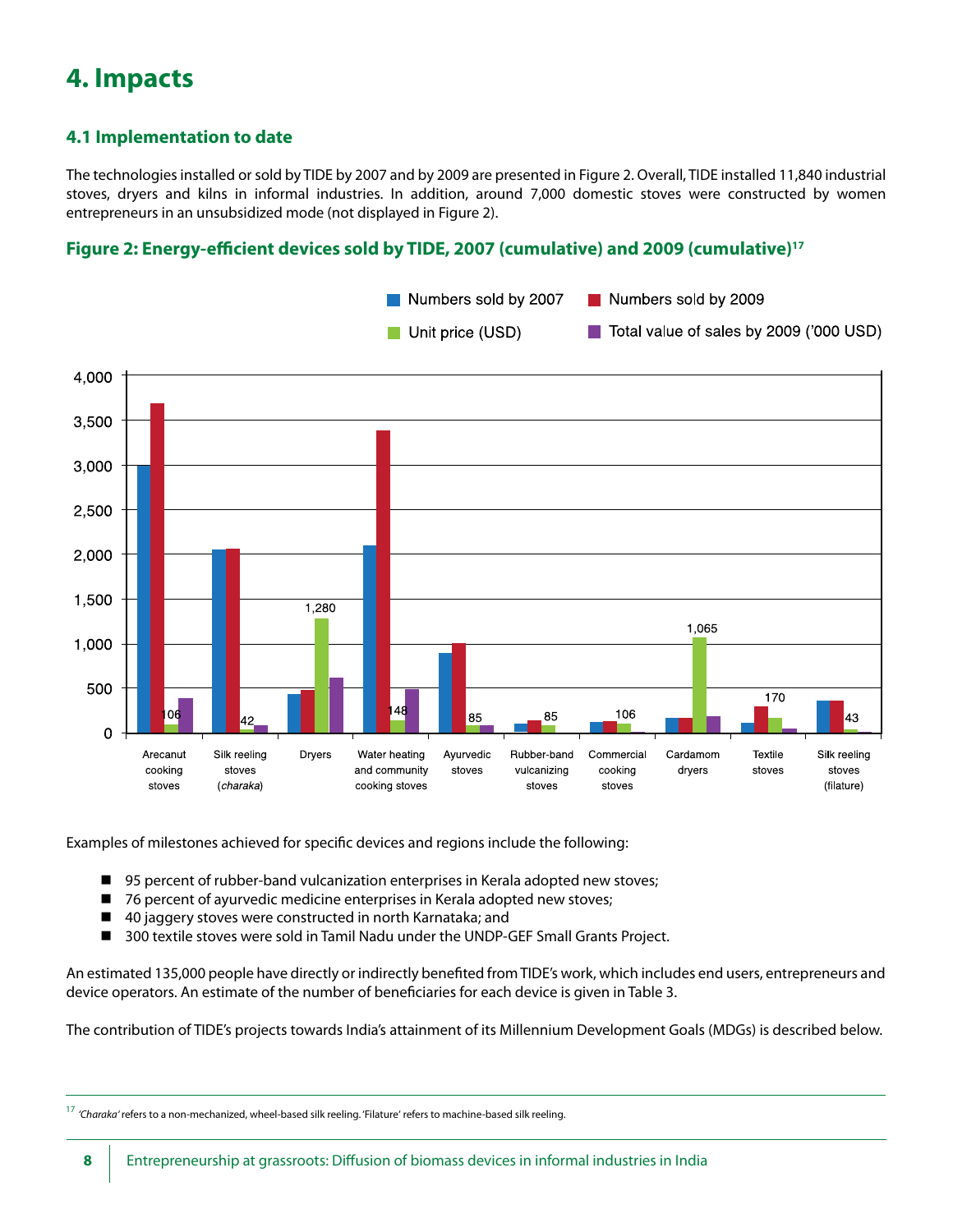### **Table 3: Estimated number of beneficiaries from device installations, as of 2009**

| <b>Device</b>                              | <b>Average number of beneficiaries</b> |
|--------------------------------------------|----------------------------------------|
| Arecanut cooking stoves                    | 55,335 (@ 15 people/stove)             |
| Silk reeling stoves (charaka)              | 29,148 (@ 12 people/stove)             |
| Water heating and community cooking stoves | 20,274 (@ 6 people/stove)              |
| Ayurvedic stoves                           | 15,150 (@ 15 people/stove)             |
| Textile stoves                             | (@ 20 people/stove)<br>6,000           |
| <b>Dryers</b>                              | 5,526<br>(@ 8 people/dryer)            |
| Commercial cooking stoves                  | 2,760<br>(@ 20 people/stove)           |
| Rubber-band vulcanizing stoves             | (@ 12 people/stove)<br>1,740           |
| Jaggery stoves                             | (@ 20 people/stove)<br>400             |
| <b>Kilns</b>                               | 250<br>$(\varnothing$ 6 people/kiln)   |

### **4.2 Improved income and livelihoods (MDG 1)**

**Increased income for end users.** Improved quality of the final product allowed end users in some industries to raise prices by as much as 10 percent, leading to higher profitability.<sup>18</sup> Reduced processing time of the energy-efficient devices increased productivity, also leading to higher profits.

Profits were also increased by lower fuel consumption. TIDE's devices deliver a minimum of 30 percent savings in fuel, irrespective of stove type and industry; these savings can be as high as 60 percent (e.g. for rubber-band vulcanization stoves).<sup>19</sup> The ability of some stoves to use alternatives to fuelwood also reduces costs.<sup>20</sup> Generally, the device cost was recovered within a year through fuel savings alone.

The introduction of energy-efficient devices has made the working environment cleaner, safer and smoke-free. This has indirectly improved worker efficiency, resulting in more labour hours. It has also resulted in fewer person-days of work lost to illness.

Overall, the adoption of energy-efficient devices has resulted in savings of INR 29 million for informal industries. An example of TIDE's impact on rural livelihoods is provided in Box 3.

For example, the price of dried coconut is determined by its colour. Conventional dryers involve a long drying time, and sulphur needs to be burned as an anti-bacterial agent inside the dryer. With the new improved dryer, this treatment is not needed. The dried coconut therefore retains its natural colour and hence commands a premium price.

<sup>&</sup>lt;sup>19</sup> The project developed an in-house method of fuel accounting. The key input to the system was the amount of fuel saved by shifting from conventional to fuel-efficient equipment. Measurement of fuel saved per stove was conducted by the Central Power Research Institute, a government organization. The institute's data and TIDE's fuel-accounting method were then used to aggregate the fuel savings. An independent assessment compared fuel consumption – defined as kg of fuel required to obtain 1 kg of finished product – in representative conventional and improved equipment. The assessment combined a survey questionnaire for equipment users, telephone interviews and inputs from field staff and entrepreneurs. Together, these sources provided the data required to calculate equipment utilization hours (the number of hours per day and number of days per year when the equipment is in regular use) for each industry. Each entrepreneur also compiled detailed data on the number of units sold every year. Amount of fuel saved annually per item of<br>equipment was obtained by multiplying the fuel multiplying the annual fuel savings by number of years the stove had been in field operation. The same procedure was repeated for each industry.

 $^{20}$  For example, TIDE's arecanut stove can burn areca husk, which is an agricultural residue with no other apparent use. Similarly, TIDE's coconut dryers use coconut husk instead of coconut shells; the shells can be sold to makers of activated carbon, thereby increasing incomes for end users.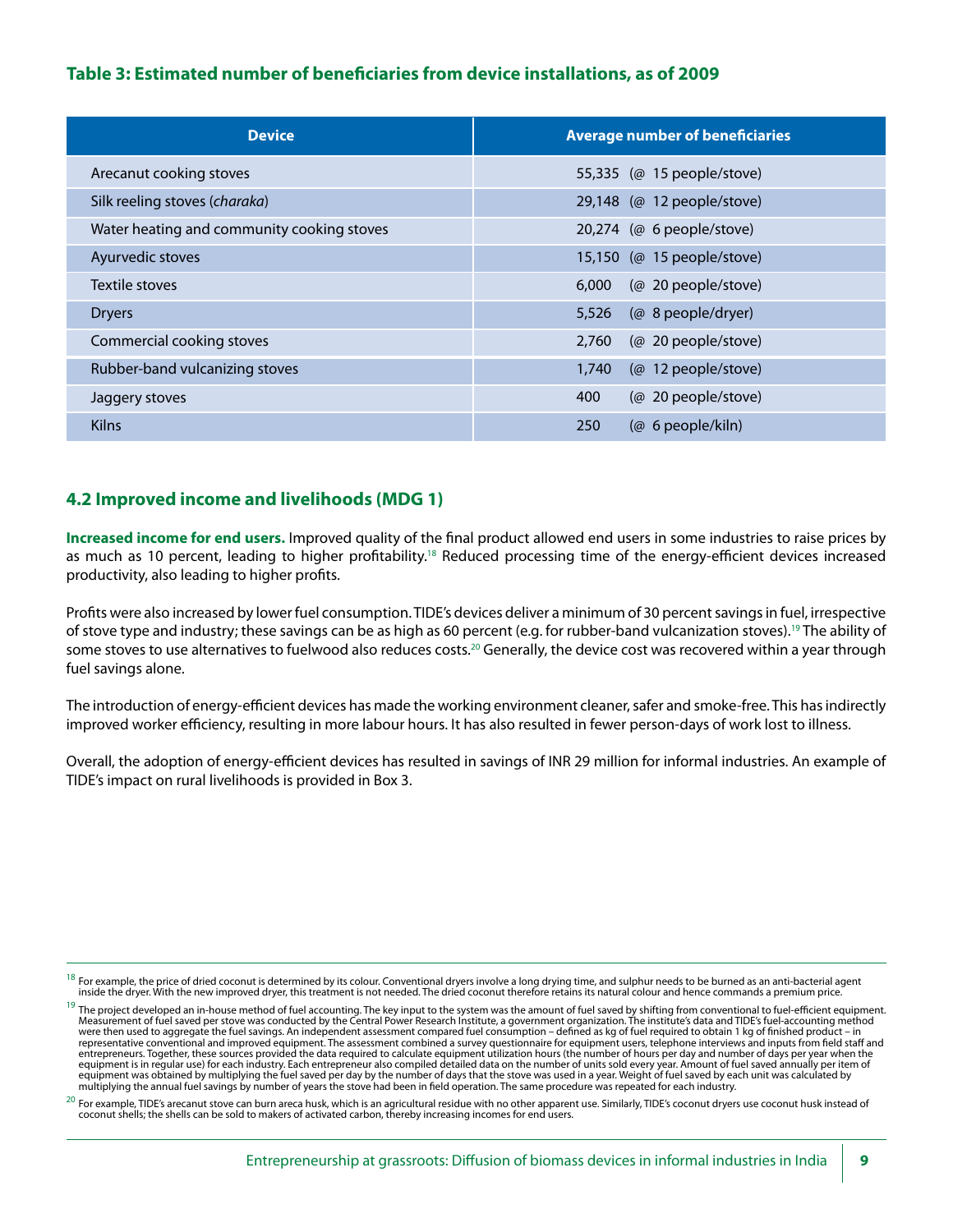#### **Box 3: Energy-efficient lime kiln improves a woman's livelihood**

Fatimabi lives with her five children in a remote village in Bellary District, Karnataka, operating a seasonal lime-burning business. Prior to her engagement with TIDE (following a recommendation by the Family Planning Association of India), she operated a lime kiln with a 250 kg per batch capacity, the income from which was not sufficient to feed her family.

At first, TIDE provided Fatimabi with an improved lime kiln demonstration unit. It was estimated that, in order to generate a sufficient income, she would need a kiln twice the size of the one she was using. TIDE subsequently designed and built a 500 kg kiln, and developed a stacking system for loading fuelwood and limestone in layers. Fatimabi's conventional kiln consumed 2.5 kg of fuel per kg of lime produced; the improved kiln reduced this to 0.9 kg. In addition, Fatimabi can now produce 250 kg of lime from every 500 kg batch of limestone. The new design therefore doubles production while reducing fuel consumption.

Fatimabi saves 400 kg of fuelwood per batch, which translates to savings of INR 600. One hundred days of kiln operation delivers an estimated additional income of INR 50,000. This increase in income has allowed Fatimabi to employ other women to crush limestone, giving her more time to spend with her children.

### **Box 4: Harnessing an unemployed graduate's entrepreneurial skills**

Bal Murugan, a science graduate, was 25 years old when the project team spotted his self-confidence, good communication skills and willingness to work hard. Murugan was earning around INR 5,000 per month through masonry contracts, despite not having any masonry skills.

TIDE invited Murugan to market textile stoves in the Erode District, Tamil Nadu. When he demonstrated his selling abilities, he and his mason were put through intensive stove-construction training and further supported with construction manuals. Unlike earlier entrepreneurs who were initially offered employment in TIDE, Bal Murugan was only offered market-development support and a travel allowance.

To date, Bal Murugan and his mason have constructed 300 textile stoves and expanded their operations to six districts in Tamil Nadu. Despite all project support being withdrawn, they continue to build and sell four types of industrial stoves and earn INR 10,000 per month.

**Increased income for entrepreneurs and local tradesmen.** Data collected from 14 entrepreneurs showed a collective turnover of INR 66.6 million from 2000 to 2007, and a collective profit of INR 10 million.<sup>21</sup> In general, entrepreneurs' incomes were about twice what they would have earned when employed conventionally. An example of TIDE's impact on an entrepreneur's earnings is provided in Box 4.

TIDE has also developed new income-generating opportunities for masons, welders and transporters. It has generated an estimated 1,000 person-months of employment within TIDE and about 7,600 person-months of employment outside the organization.

#### **4.3 Gender equality and women's empowerment (MDG 3)**

TIDE's model was not conceived to promote gender equality. However, the organization has capitalized on every opportunity to promote this cause. Although there have been no women entrepreneurs in the lead project to date, women have benefited in the following (largely unforeseen) ways:

<sup>&</sup>lt;sup>21</sup> Internal TIDE data.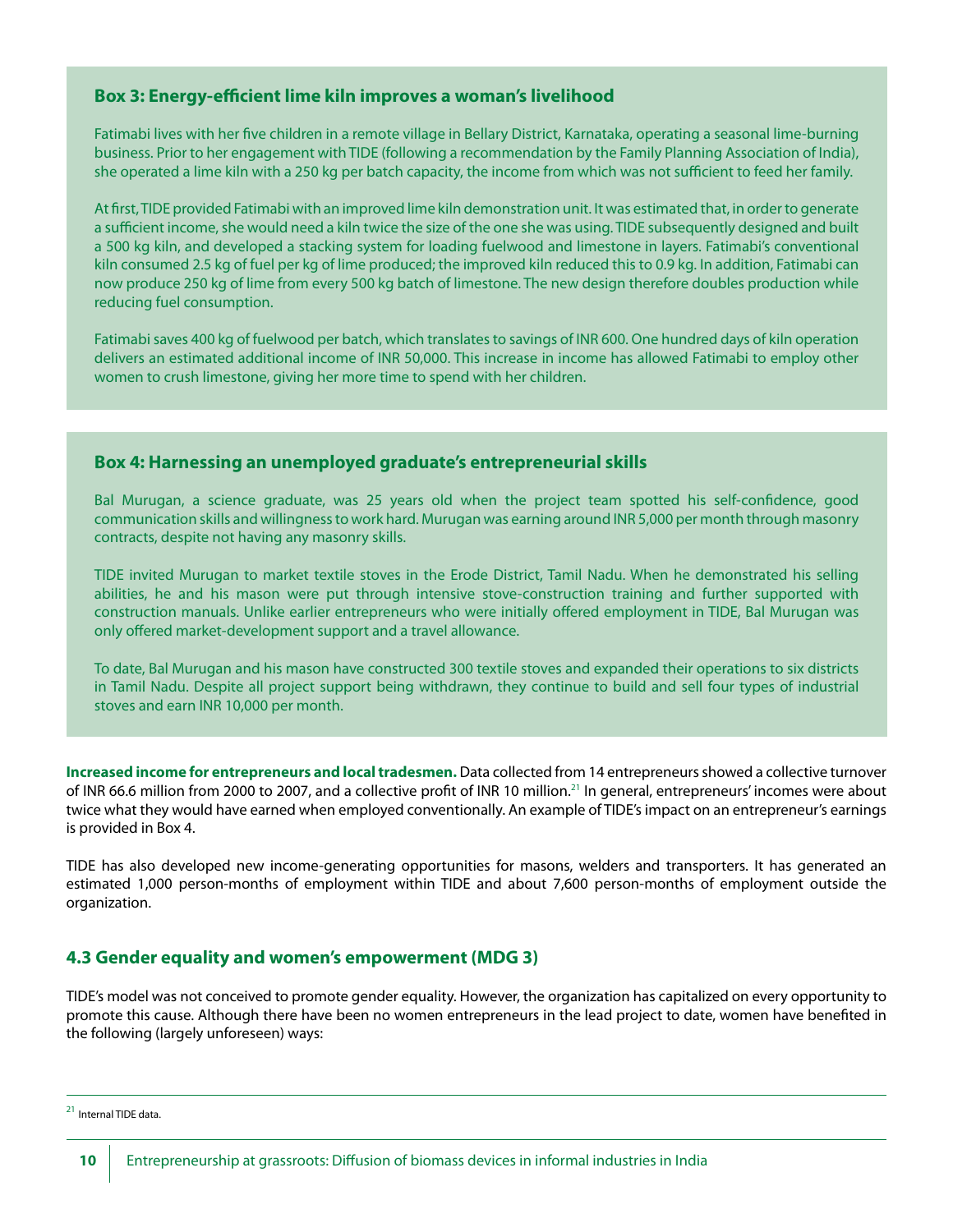- in the design of its silk reeling stove, TIDE has incorporated seats to enhance silk reeler comfort. About 1,000 women silk reelers have benefitted from this improved design, which has also won the technology greater acceptance;
- TIDE's devices are also contributing to the development of innovative sustainable-energy projects by women. In coastal Kerala, five women's groups are successfully using TIDE's dryers to establish profitable fish- and prawn-drying enterprises. Branding their product as 'biomass-dried fish and prawns', their claims of quality assurance and hygienic drying have helped to market these products. At the time of reporting, about five tonnes of dried fish had been sold, earning women a profit of INR 120,000 and much national attention;
- supported by funding from the ETC Foundation, 15 women stove builders have installed almost 7,000 stoves, helping them to generate additional income; and
- $\blacksquare$  three women's groups have started cashew processing using biomass energy.

### **4.4 Environmental sustainability (MDG 7)**

**Fuelwood savings and reduced greenhouse gas (GHG) emissions.** The installed energy-efficient devices are saving an estimated 47,480 tonnes of fuelwood annually, which entails a mitigation of 85,464 tonnes of CO<sub>2</sub> per year.<sup>22</sup> Wherever possible, TIDE attempted a fuel shift to agricultural residues to further save fuelwood.

**Reduction of indoor air pollution.** By equipping all stoves with chimneys, TIDE ensured that flue gases were expelled outdoors, reducing indoor air pollution. These chimneys made an effective selling point among stove users. Random checks of carbon monoxide during the initial stages of stove launch showed levels of <20-50 ppm, compared to 1,000-2,000 ppm before the stoves were introduced.<sup>23</sup>

### **4.5 Developing partnerships and linkages (MDG 8)**

As the TIDE team learned more about energy entrepreneurship in rural and small-town locations, it realized that – particularly if its activities were to expand to new industries – partnership building was critical, particularly with industry associations and opinion leaders.

**Research institutions.** TIDE has forged a partnership with the Centre for Sustainable Technologies (Indian Institute of Science) to ensure that a broad portfolio of energy products could be offered.

**Parallel projects in other states.** ICEF, the first donor of TIDE's activities, encouraged TIDE to extend its operations beyond the original states (Kerala and Karnataka) into Uttarakhand, Chattisgarh, Andhra Pradesh and Tamil Nadu.

In expanding into these states, TIDE applied the following criteria to partner selection:



*A rubber glove factory using improved stove for vulcanization process.*

- commitment to TIDE's objectives;
- $\blacksquare$  primary focus on developing entrepreneurs and the relevant industry, rather than making profits for themselves;
- $\Box$  competence and commitment to sustainable energy solutions; and
- $\Box$  good networks at the grassroots level.

 $^{22}$  Avoided annual carbon dioxide emissions were calculated by using an emission factor for fuelwood expressed in terms of kg of CO<sub>2</sub> per kg of fuelwood.

<sup>23</sup> Internal TIDE data.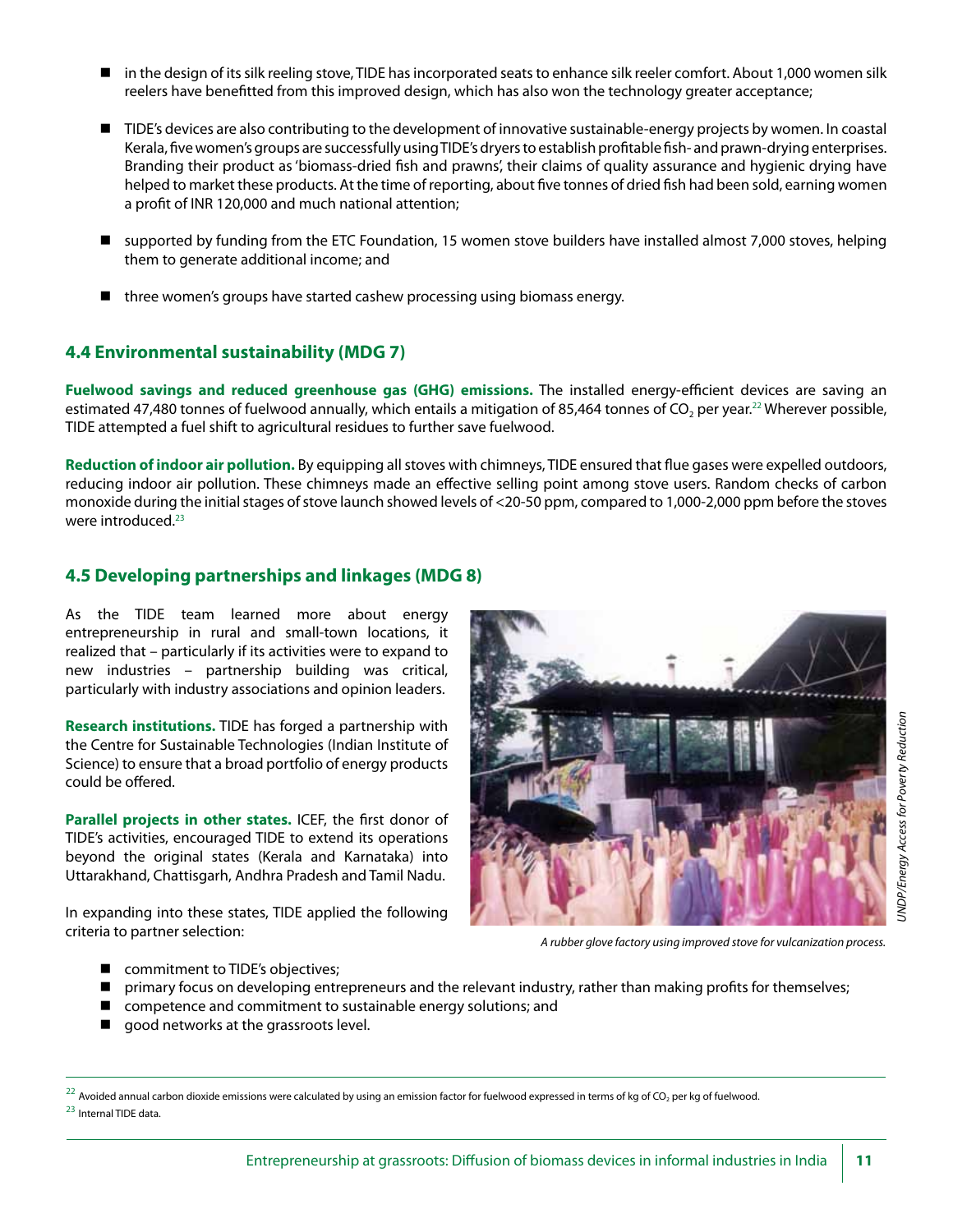Because only a few potential partners satisfied all of these criteria, compromises were made. For the most part, however, recommendations of partners by funding agencies were accepted, since they were based on previous experiences.

TIDE managed to forge local partnerships in Andhra Pradesh and Tamil Nadu. For various reasons (including distance, inadequate human resources and poor transport links), efforts at partnerships in Uttarakhand and Chattisgarh were not very successful. In hindsight, forging linkages directly with entrepreneurs and limiting the role of non-governmental organizations (NGOs) would have been a more effective strategy.

**Industry associations.** In some industries, TIDE has linked end users with respective industry associations. For example, MAMCOS is a strong industry association in a dense industry that offers entrepreneurs good profit potential. TIDE cultivated the good will of MAMCOS by building demonstration stoves, monitoring stove performance in influential arecanut growers' units and instituting a loan scheme for MAMCOS' members through the Small Industries Development Bank of India (as discussed in Section 3.3). However, since technology costs were already affordable, the loan scheme was not very popular.

**Generating further donor support.** TIDE received grants from several organizations to support its work, and initiated energy entrepreneurship in eight industries. This includes the 'Energy efficiency in tea processing units in South India' project, supported by UNDP-GEF. Its work on energy-efficient products for street-food vendors has attracted the interest of the Confederation of Indian Industry (CII-Green ventures), the World Resources Institute, and the Washington and Villgro-Lemelson Foundation, as well as social investor interest with support from the Ashden Awards.

### **4.6 Expansion impacts**

TIDE's spin-off projects facilitated device dissemination in several new industries. These include textile stoves in Tamil Nadu, jaggery and khova stoves in north Karnataka, and energy-efficient brick kilns in north Karnataka. Lessons learned have enabled TIDE to spin off a for-profit company with a vision of replication for energy-efficient products for industries not covered to date.

### **5. Project sustainability – challenges and solutions**

**Neutralizing prevalent expectation of government subsidies.** Most RE and energy efficiency programmes in India have been subsidy-based. Thus, in the 1990s, when the TIDE initiative was launched as a market-based approach, expectations of government subsidy among end users posed a challenge. Nonetheless, market-based promotion of energy-efficient devices has been the cornerstone of TIDE's approach.

**Start strategically.** TIDE's strategy of starting implementation in arecanut boiling and tobacco curing (the more affluent industries) was a judicious one, as it allowed the project team to avoid being hindered by limited purchasing power. It also helped to establish credibility for the TIDE model and the promoted devices.

**Profitability as key to sustainability.** Ensuring a sustainable market for TIDE's devices depended most of all on profitability of entrepreneurs, for whom pursuing environmental sustainability was only a secondary goal. The entrepreneurs were indeed able to establish and sustain profitable businesses. For example, a post-project review of the arecanut industry showed that entrepreneurship was still flourishing and, in some instances, the entrepreneurs had also diversified into other eco-friendly businesses.<sup>24</sup>

In the prevailing situation of rising biomass-fuel prices, the TIDE model continues to be viable in all industries. Entrepreneurs continue to prosper in the arecanut, herbal medicine and textile industries, and are emerging in jaggery production, street foods and brick making.

 $^{24}$  The review was conducted three years after TIDE's withdrawal from the area and two years after the physical and financial closure of the project.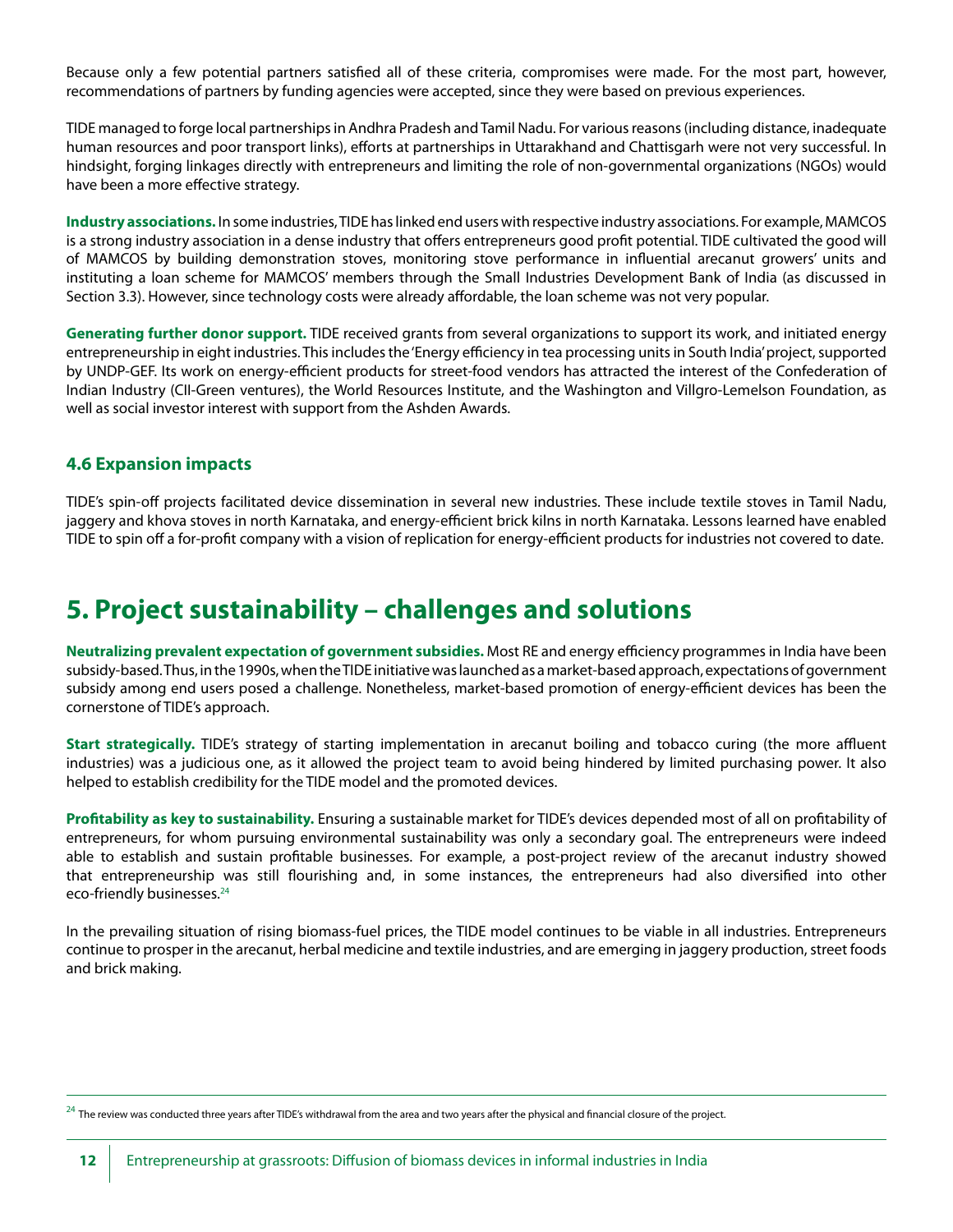**Appropriate entrepreneur selection and support.** TIDE selected commercially minded youth as candidate entrepreneurs because of their understanding and experience in local markets. These individuals saw the potential of improving energy efficiency and were open to small modifications to equipment that helped them to increase profits. TIDE's entrepreneurial entry and exit strategy (discussed in Section 3.3) has also been effective, allowing it to spin off enterprises in different industries in a phased manner about a year before the project formally ended.

**Improving affordability for end users.** After TIDE's withdrawal, several entrepreneurs increased stove prices. In certain regions, prices rose beyond the reach of the very poor end users (TIDE's primary targets). As mentioned in Section 3.3, TIDE did not create financial linkages for end users, either because particular industries could not attract bank lending (e.g. silk reeling) or because they traditionally arranged their own finances (e.g. by borrowing from relatives).<sup>25</sup>

In hindsight, a more systematic approach to monitoring the quality and prices of devices, and a more structured development of financing linkages for end users would have been useful. With the support of MNRE and the Indian Renewable Energy Development Agency, TIDE is currently trying to establish financial support for end users through banks. The aim is to stimulate unsubsidized purchases in all regions where biomass is the main energy source.

**Communicating complex technical information in overcoming resistance to change.** Appropriate device design requires detailed knowledge of the processes in the industry where it will be used. TIDE's device dissemination was most successful in industries where production processes were easy to define. Thus, stoves for arecanut boiling and rubber-band vulcanizing were readily accepted by end users, whereas stoves for silk reeling or jaggery production required more lead time. Similarly, coconut dryers were easily developed and accepted, whereas getting acceptance for cardamom dryers (where the process is more complex) took much longer.

### **6. Lessons learned and good practices in expanding energy services for the poor**

### **6.1 Support for entrepreneurs developing their own businesses**

During the project implementation period, eight of the 14 newly developed entrepreneurs continued to sell energyefficient devices either as a full-time or part-time activity (depending on seasonality in the segment to which they catered). Once a market development process was underway, it acquired a momentum of its own: the entrepreneurs sought to maximize profits, even if it meant expanding to other geographic areas or products. For example, one entrepreneur involved in manufacturing commercial cooking stoves shifted over to the production of soil-cement blocks and hollow concrete blocks when he found that this would increase his income.

In such situations, TIDE continued to support the entrepreneurs with marketing support (e.g. advertisements and promotional campaigns). Sometimes TIDE brought in reporters to publicize these activities, further stimulating sales and end user interest in the products.



 $^{25}$  There were several reasons that the project did not focus on developing financing mechanisms during its initial years. The project was implemented relatively early in TIDE's operation, and the project team (primarily engineers) lacked the foresight and the capacity to design end user financing. Other challenges included the fact that the device was locally made; as a result, pricing varied considerably across industries, making it difficult to establish a uniform loan structure. End user ability to pay also varied significantly: most of the poorest stove users (largely in silk reeling units) did not have bank accounts, and many were already defaulters with bank loans.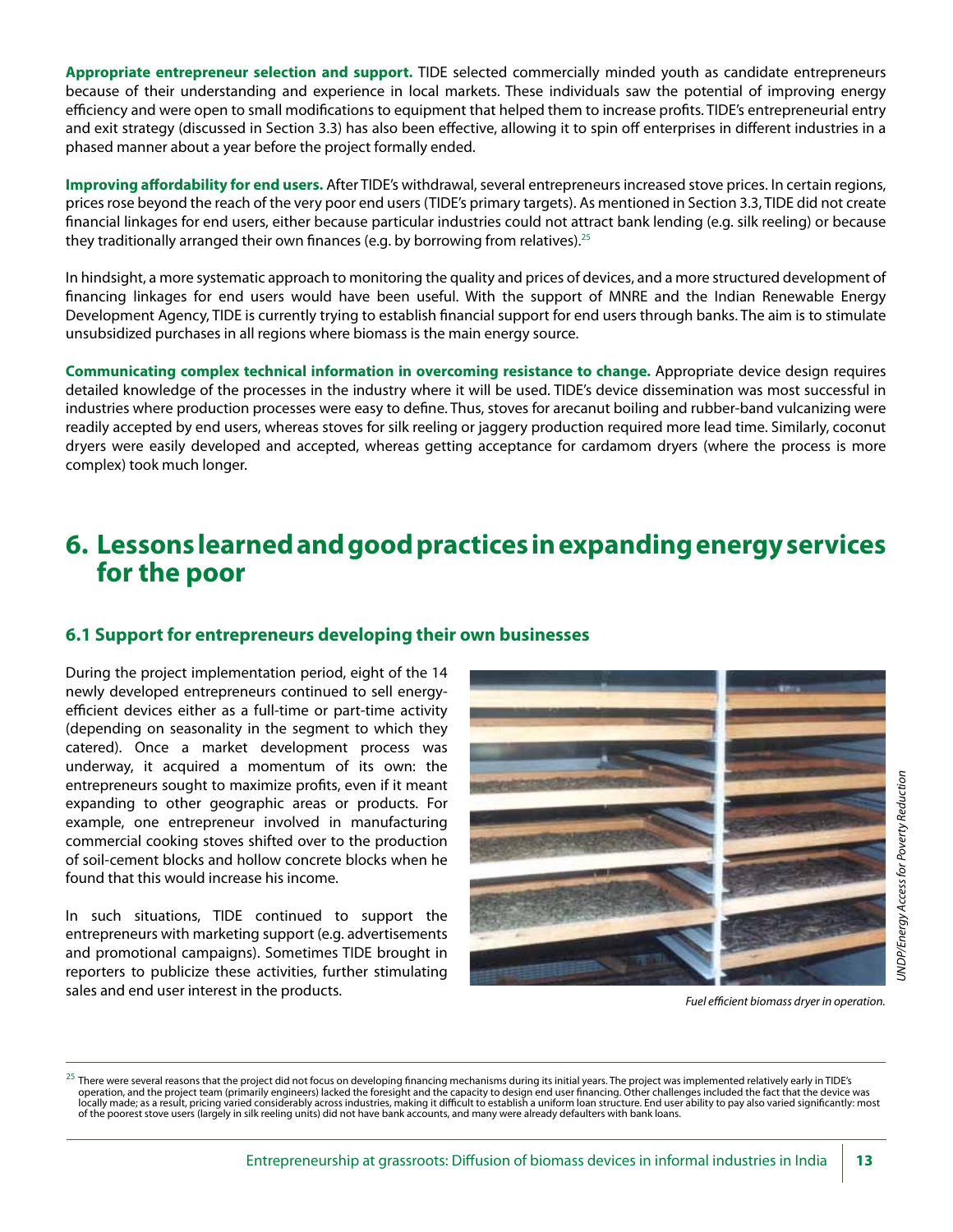### **6.2 Building on partners' comparative advantages**

TIDE worked with multiple partners, including grassroots NGOs, industry associations and individual entrepreneurs. TIDE's assessment was that most NGOs are effective at awareness raising, data collection and training, but not as adept at building markets. Consequently, the project team's activities focused on developing entrepreneurs.

TIDE's work with industry associations showed that market penetration is best accomplished through demonstration units, meetings with members and vehicle campaigns. These activities also increased the industry associations' awareness of and commitment to energy conservation.

#### **6.3 Capitalizing on government support**

In some cases, government support was seen by device users as akin to government endorsement of the product. For example, the INR 10,000 subsidy for coconut dryers extended by the Coconut Board in Kerala stimulated their acceptance because it created a perception that the government was supporting the product and the entrepreneur. This belief was reinforced when the government recommended the use of fuel-efficient stoves for its Good Manufacturing Practices certification in the herbal medicine industry.

On the other hand, the changing government subsidy policy can create uncertainty in the minds of entrepreneurs and hinder market development. For example, the subsidy on silk reeling stoves extended by the Department of Sericulture in Karnataka damaged a potentially flourishing entrepreneurship after only 2,000 stoves were constructed.

In summary, TIDE's experiences with government support have been mixed. Effective monitoring of existing and upcoming government policies is crucial in ensuring that TIDE's activities are supported rather than challenged by government subsidies.

### **7. Conclusions**

TIDE's promotion of biomass stoves, dyers and kilns in informal industries in 1998-2009 was innovative and bold. These industries are inherently traditional, averse to change and poorly endowed – and, as a result, are generally avoided by other development agencies. The most innovative feature of the TIDE model was a dissemination strategy that focused on income generation for a disadvantaged target segment (local entrepreneurial youth).

Project implementation often required overcoming unforeseen gaps and barriers without recourse to precedents and lessons learned. The gaps lay mainly in capacity-building and creation of the diffusion infrastructure; the barriers were technological and related to awareness creation. TIDE addressed these gaps with the following measures:

- developing energy-efficient devices for specific informal industries;
- $\blacksquare$  identifying rural youth with marketing skills and business acumen;
- $\blacksquare$  building their capacity as entrepreneurs to fabricate, install and service the energy-efficient devices; and
- $\blacksquare$  providing them with long-term support to set up, build and sustain their businesses.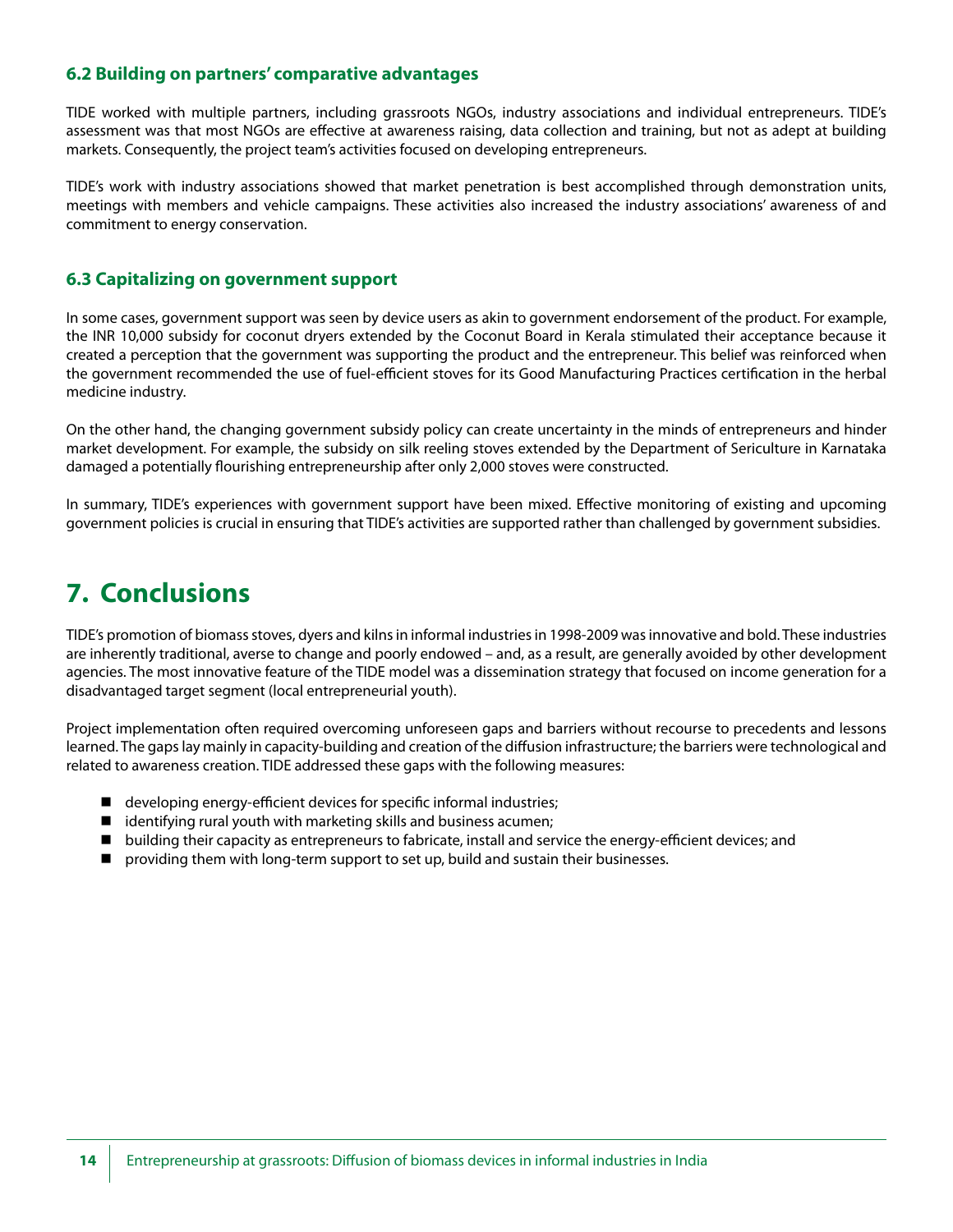# **References**

International Energy Agency. 2010. *World Energy Outlook 2010.* Organization for Economic Co-operation and Development and IEA, Paris.

Majumdar, S. 2008. *The current scenarios of development in renewable energy in India.* Renewable Energy & Energy Efficiency Partnership. Available at www.reeep.org/file\_upload/5272\_tmpphpJPhOrP.pdf.

Mande, S.; Pai B.R.; Kishore V.V.N. 2000. 'Study of stoves used in silk reeling industry'. *Biomass and Bio-energy,* Vol. 19. pp. 51-61.

Reddy, A.K.N. 2000. 'Energy and social issues'. In *World energy assessment: Energy and the challenge of sustainability,* 'Chapter 2: Energy and Social Issues'. United Nations Development Programme, New York. pp. 41-60.

Sarvekshana. 1995. 'Survey of unorganized manufacturing sector'. NSS 45th round. Department of Statistics, Government of India, New Delhi. Vol. 19, No 1.

Shastri, C.M.; Sangeetha, G.; Ravindranath, N.H. 2002. 'Dissemination of efficient ASTRA stove: Case study of a successful entrepreneur in Sirsi, India'. *Energy for Sustainable Development ,* Vol. 6, No. 2.

Smith K.R. 2002. 'Indoor air pollution in developing countries: Recommendations for research'. Indoor Air, Vol.12, No. 3. pp. 198-207.

US EIA (United States Energy Information Administration). 2011. 'India – overview / data'. Available at www.eia.gov/countries/ country-data.cfm?fips=IN.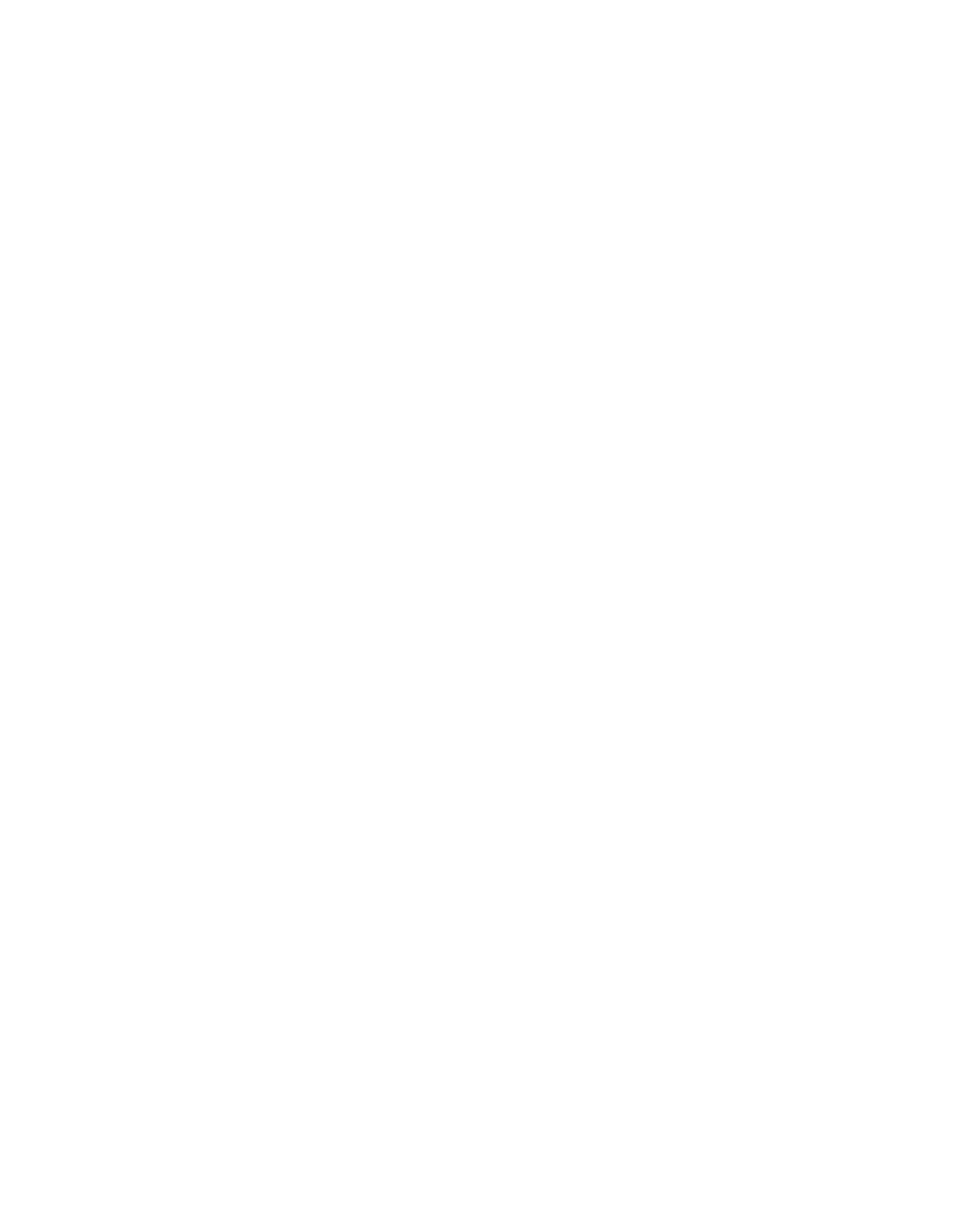**For more information: http://asia-pacific.undp.org UNDP Asia-Pacific Regional Centre | United Nations Service Building, 3rd Floor, Rajdamnern Nok Avenue, Bangkok 10200 Tel: +66 (0) 2304 9100 | Fax: +66 (0) 2280 2700 | E-mail: aprc@undp.org | http://asia-pacific.undp.org**